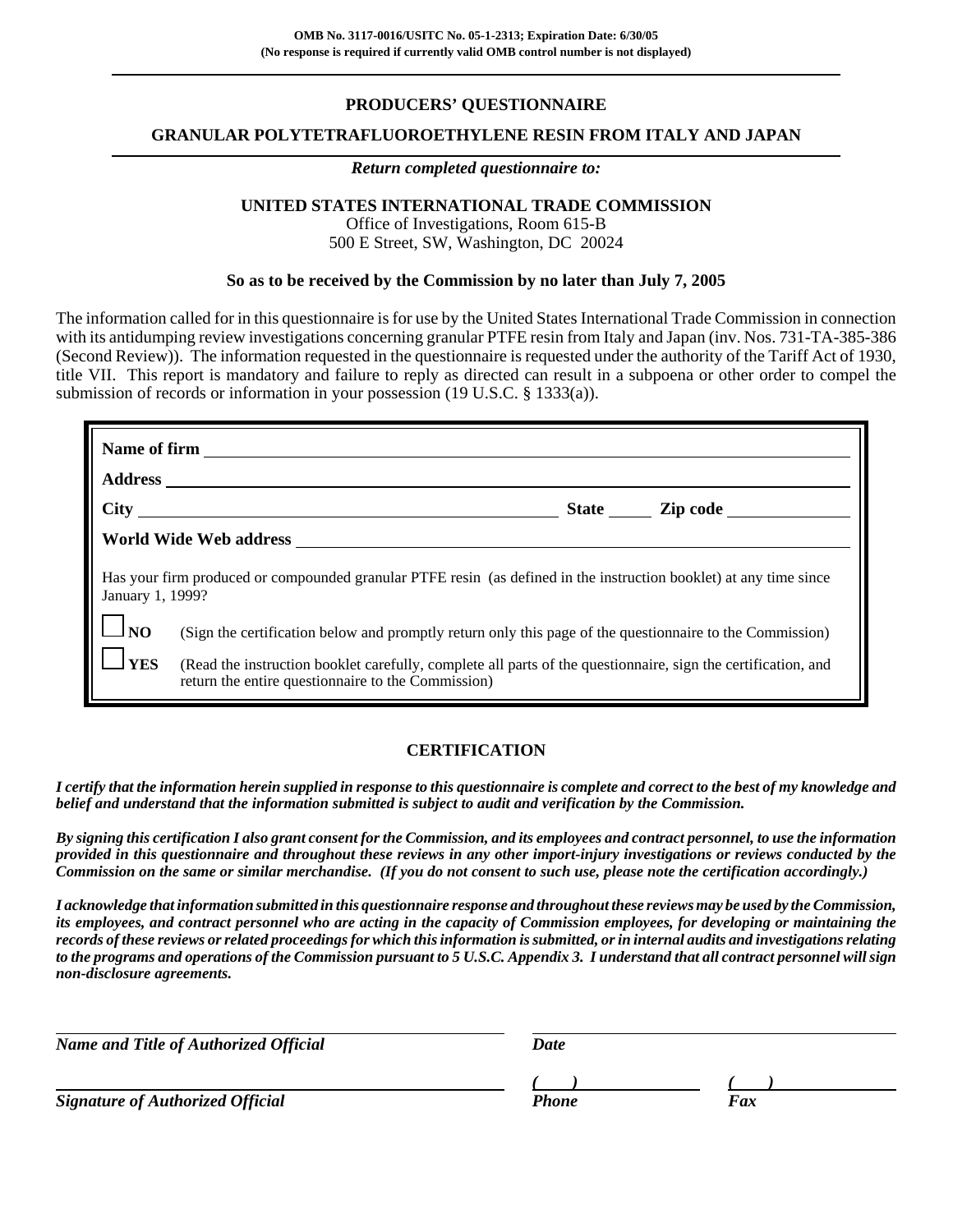### **PART I.--GENERAL QUESTIONS**

The questions in this questionnaire have been reviewed with market participants to ensure that issues of concern are adequately addressed and that data requests are sufficient, meaningful, and as limited as possible. Public reporting burden for this questionnaire is estimated to average 30 hours per response, including the time for reviewing instructions, searching existing data sources, gathering the data needed, and completing and reviewing the questionnaire. Send comments regarding the accuracy of this burden estimate or any other aspect of this collection of information, including suggestions for reducing the burden, to the Office of Investigations, U.S. International Trade Commission, 500 E Street, SW, Washington, DC 20436.

I-1a. Please report below the actual number of hours required and the cost to your firm of preparing the reply to this questionnaire and completing the form.

hours dollars

- I-1b. We are interested in any comments you may have for improving this questionnaire in general or the clarity of specific questions. Please attach such comments to your response or send them to the above address.
- I-2. Provide the name and address of establishment(s) covered by this questionnaire (see pages 3-4 of the instruction booklet for reporting guidelines). If your firm is publicly traded, please specify the stock exchange and trading symbol.

|                |               | granular PTFE resin from Italy and Japan? Please explain.   | Do you support or oppose continuation of the antidumping duty orders currently in place for |
|----------------|---------------|-------------------------------------------------------------|---------------------------------------------------------------------------------------------|
| $\Box$ Support | $\Box$ Oppose | $\Box$ Take no position                                     |                                                                                             |
|                |               |                                                             |                                                                                             |
|                |               | Is your firm owned, in whole or in part, by any other firm? |                                                                                             |
| $\log$         |               | $\Gamma$ Yes--List the following information.               |                                                                                             |
| Firm name      |               | Address                                                     | Extent of<br>ownership                                                                      |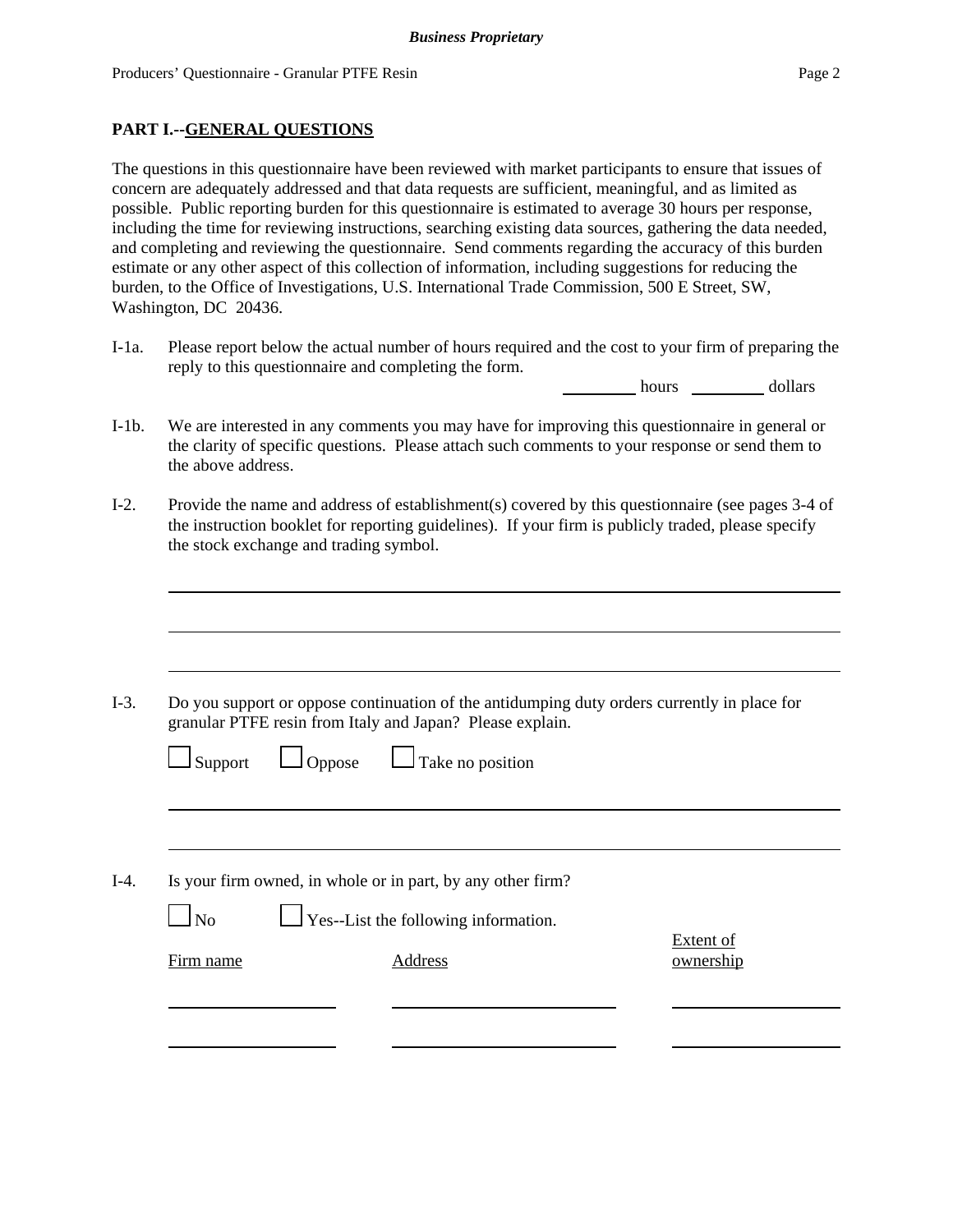# **PART I.--GENERAL QUESTIONS--***Continued*

| $I-5.$<br>Does your firm have any related firms, either domestic or foreign, which are engaged in<br>importing granular PTFE resin from Italy and Japan into the United States or which are engaged<br>in exporting granular PTFE resin from Italy and Japan to the United States? |                                                                                                                                                                                                                                                               |                                                                                                                                                                                                      |  |  |  |  |  |
|------------------------------------------------------------------------------------------------------------------------------------------------------------------------------------------------------------------------------------------------------------------------------------|---------------------------------------------------------------------------------------------------------------------------------------------------------------------------------------------------------------------------------------------------------------|------------------------------------------------------------------------------------------------------------------------------------------------------------------------------------------------------|--|--|--|--|--|
| <b>No</b>                                                                                                                                                                                                                                                                          | Yes--List the following information.                                                                                                                                                                                                                          |                                                                                                                                                                                                      |  |  |  |  |  |
| Firm name                                                                                                                                                                                                                                                                          | <b>Address</b>                                                                                                                                                                                                                                                | <b>Affiliation</b>                                                                                                                                                                                   |  |  |  |  |  |
|                                                                                                                                                                                                                                                                                    |                                                                                                                                                                                                                                                               |                                                                                                                                                                                                      |  |  |  |  |  |
| the United States?                                                                                                                                                                                                                                                                 | Does your firm have any related firms, either domestic or foreign, which are engaged in                                                                                                                                                                       | importing granular PTFE resin from countries other than Italy and Japan into the United States or<br>which are engaged in exporting granular PTFE resin from countries other than Italy and Japan to |  |  |  |  |  |
| $\ln$                                                                                                                                                                                                                                                                              | $\Gamma$ Yes--List the following information.                                                                                                                                                                                                                 |                                                                                                                                                                                                      |  |  |  |  |  |
| Country/firm name                                                                                                                                                                                                                                                                  | <b>Address</b>                                                                                                                                                                                                                                                | <b>Affiliation</b>                                                                                                                                                                                   |  |  |  |  |  |
| production of granular PTFE resin?                                                                                                                                                                                                                                                 | Does your firm have any related firms, either domestic or foreign, which are engaged in the                                                                                                                                                                   |                                                                                                                                                                                                      |  |  |  |  |  |
| $\log$                                                                                                                                                                                                                                                                             | Yes--List the following information.                                                                                                                                                                                                                          |                                                                                                                                                                                                      |  |  |  |  |  |
| Firm name                                                                                                                                                                                                                                                                          | <b>Address</b>                                                                                                                                                                                                                                                | <b>Affiliation</b>                                                                                                                                                                                   |  |  |  |  |  |
|                                                                                                                                                                                                                                                                                    |                                                                                                                                                                                                                                                               |                                                                                                                                                                                                      |  |  |  |  |  |
| $\ln$                                                                                                                                                                                                                                                                              | your company or any related firm have a business plan or any internal documents that describe,<br>discuss, or analyze expected future market conditions for granular PTFE resin?<br>Yes--Please provide the requested documents. If you are not providing the | In Parts II and IV of this questionnaire we request a copy of your company's business plan. Does                                                                                                     |  |  |  |  |  |
|                                                                                                                                                                                                                                                                                    | requested documents, please explain why not.                                                                                                                                                                                                                  |                                                                                                                                                                                                      |  |  |  |  |  |
|                                                                                                                                                                                                                                                                                    |                                                                                                                                                                                                                                                               |                                                                                                                                                                                                      |  |  |  |  |  |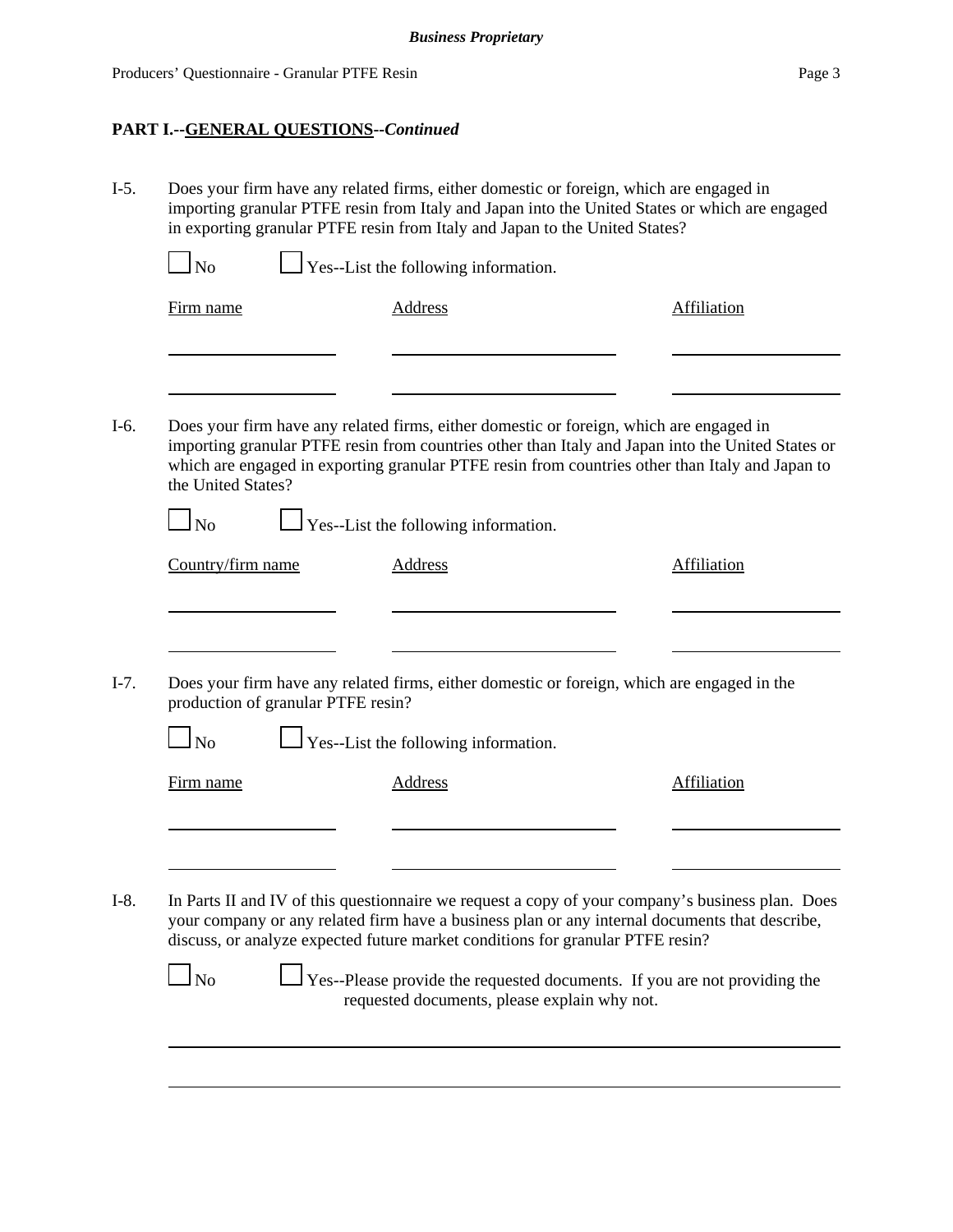Producers' Questionnaire - Granular PTFE Resin Page 4

## **PART II.--TRADE AND RELATED INFORMATION**

Further information on this part of the questionnaire can be obtained from Fred Ruggles (202-205-3187 or via E-mail fred.ruggles@usitc.gov). **Supply all data requested on a calendar-year basis.**

II-1. Who should be contacted regarding the requested trade and related information?

| Company contact:       |         |                                                |                                                                                                                                                                                                                                                                                                                                                                      |
|------------------------|---------|------------------------------------------------|----------------------------------------------------------------------------------------------------------------------------------------------------------------------------------------------------------------------------------------------------------------------------------------------------------------------------------------------------------------------|
|                        |         | Name and title                                 |                                                                                                                                                                                                                                                                                                                                                                      |
|                        |         | Phone No.                                      | E-mail address                                                                                                                                                                                                                                                                                                                                                       |
|                        |         | PTFE wet raw polymer?                          | Do you process granular PTFE resin from scratch or from domestically produced or imported                                                                                                                                                                                                                                                                            |
|                        | Scratch | imported PTFE wet raw polymer                  | domestic PTFE wet raw polymer                                                                                                                                                                                                                                                                                                                                        |
|                        |         |                                                | Do you produce products other than granular PTFE resin from PTFE wet raw polymer?                                                                                                                                                                                                                                                                                    |
| $\overline{\rm ~No}$   |         | $\perp$ Yes--Supply what products you produce. |                                                                                                                                                                                                                                                                                                                                                                      |
|                        |         |                                                |                                                                                                                                                                                                                                                                                                                                                                      |
|                        |         |                                                | Has your firm experienced any plant openings, relocations, expansions, acquisitions,<br>consolidations, closures, or prolonged shutdowns because of strikes or equipment failure;<br>curtailment of production because of shortages of materials; or any other change in the character                                                                               |
| $\overline{\text{No}}$ |         |                                                | 1988 (the date on which the antidumping duty order under review became effective)?                                                                                                                                                                                                                                                                                   |
|                        |         |                                                |                                                                                                                                                                                                                                                                                                                                                                      |
|                        |         |                                                | of your operations or organization relating to the production of granular PTFE resin since August<br>Yes--Supply details as to the time, nature, and significance of such changes.<br>Does your firm anticipate any changes in the character of your operations or organization (as<br>noted above) relating to the production of granular PTFE resin in the future? |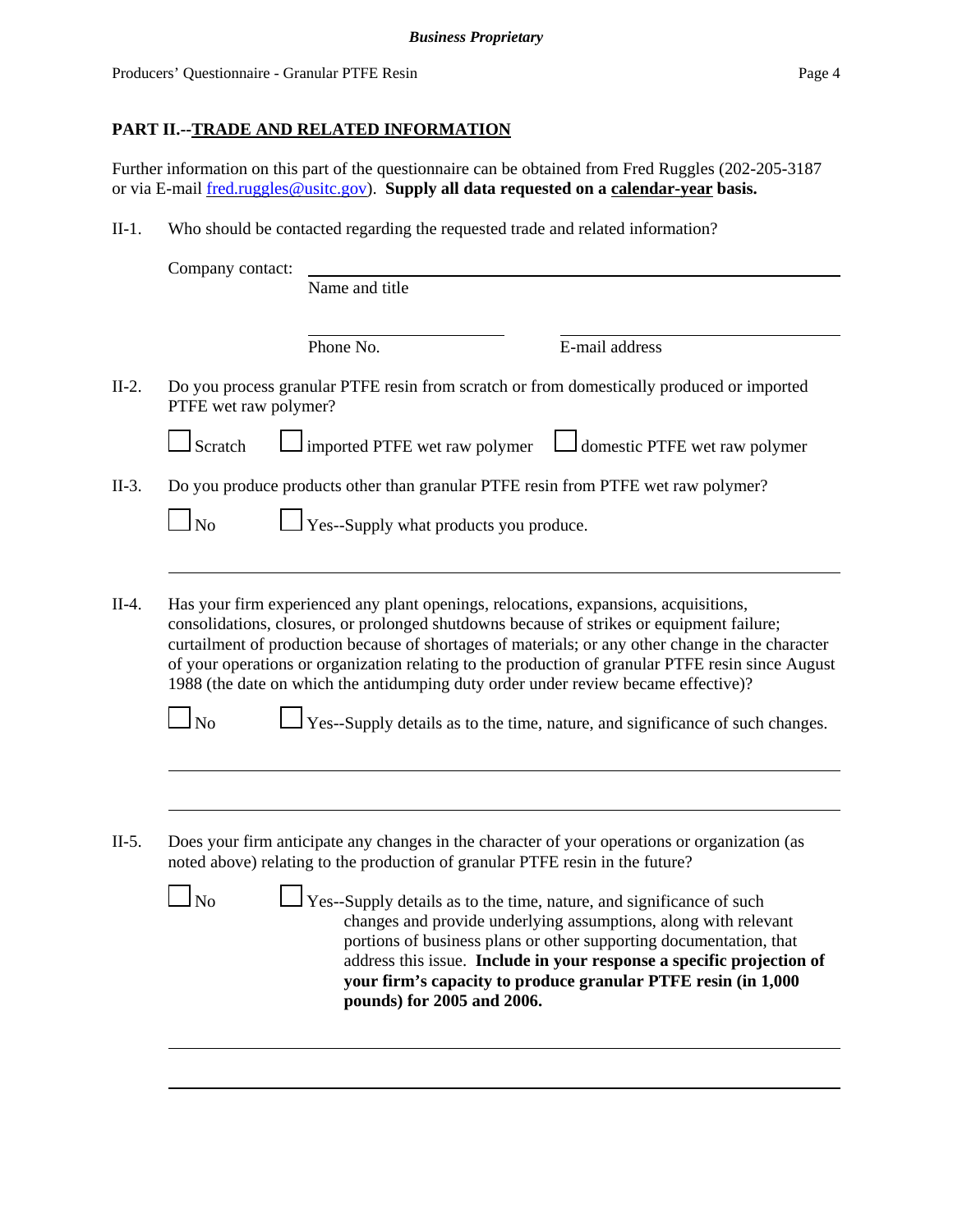Producers' Questionnaire - Granular PTFE Resin Page 5

## **PART II.--TRADE AND RELATED INFORMATION--***Continued*

II-6. Would your firm anticipate any changes in the character of your operations or organization (as noted above) relating to the production of granular PTFE resin in the future if the antidumping duty orders on granular PTFE resin from Italy and Japan were to be revoked?

|       |                | Yes--Supply details as to the time, nature, and significance of such<br>address this issue. | changes and provide underlying assumptions, along with relevant<br>portions of business plans or other supporting documentation, that                                                                                                                                                      |
|-------|----------------|---------------------------------------------------------------------------------------------|--------------------------------------------------------------------------------------------------------------------------------------------------------------------------------------------------------------------------------------------------------------------------------------------|
|       |                |                                                                                             |                                                                                                                                                                                                                                                                                            |
| II-7. |                | production and related workers employed to produce granular PTFE resin?                     | Has your firm since 1988 (the year the antidumping duty orders under review became effective)<br>produced, or does your firm anticipate producing in the future, other products on the same<br>equipment and machinery used in the production of granular PTFE resin and/or using the same |
|       | N <sub>0</sub> | PTFE resin in the periods indicated.                                                        | $\perp$ Yes--List the following information and report your firm's combined<br>production capacity and production of these products and granular                                                                                                                                           |
|       | Product        | Period                                                                                      | Basis for allocation of capacity and<br>employment data (indicate if different)                                                                                                                                                                                                            |

| (Quantity in 1,000 pounds)                           |  |  |  |  |  |  |  |  |
|------------------------------------------------------|--|--|--|--|--|--|--|--|
| 1999<br>2000<br>2001<br>2003<br>2002<br>2004<br>Item |  |  |  |  |  |  |  |  |
| <b>AVERAGE PRODUCTION CAPACITY</b>                   |  |  |  |  |  |  |  |  |
| <b>PRODUCTION</b>                                    |  |  |  |  |  |  |  |  |

II-8. Please describe the constraint(s) that set the limit(s) on your production capacity.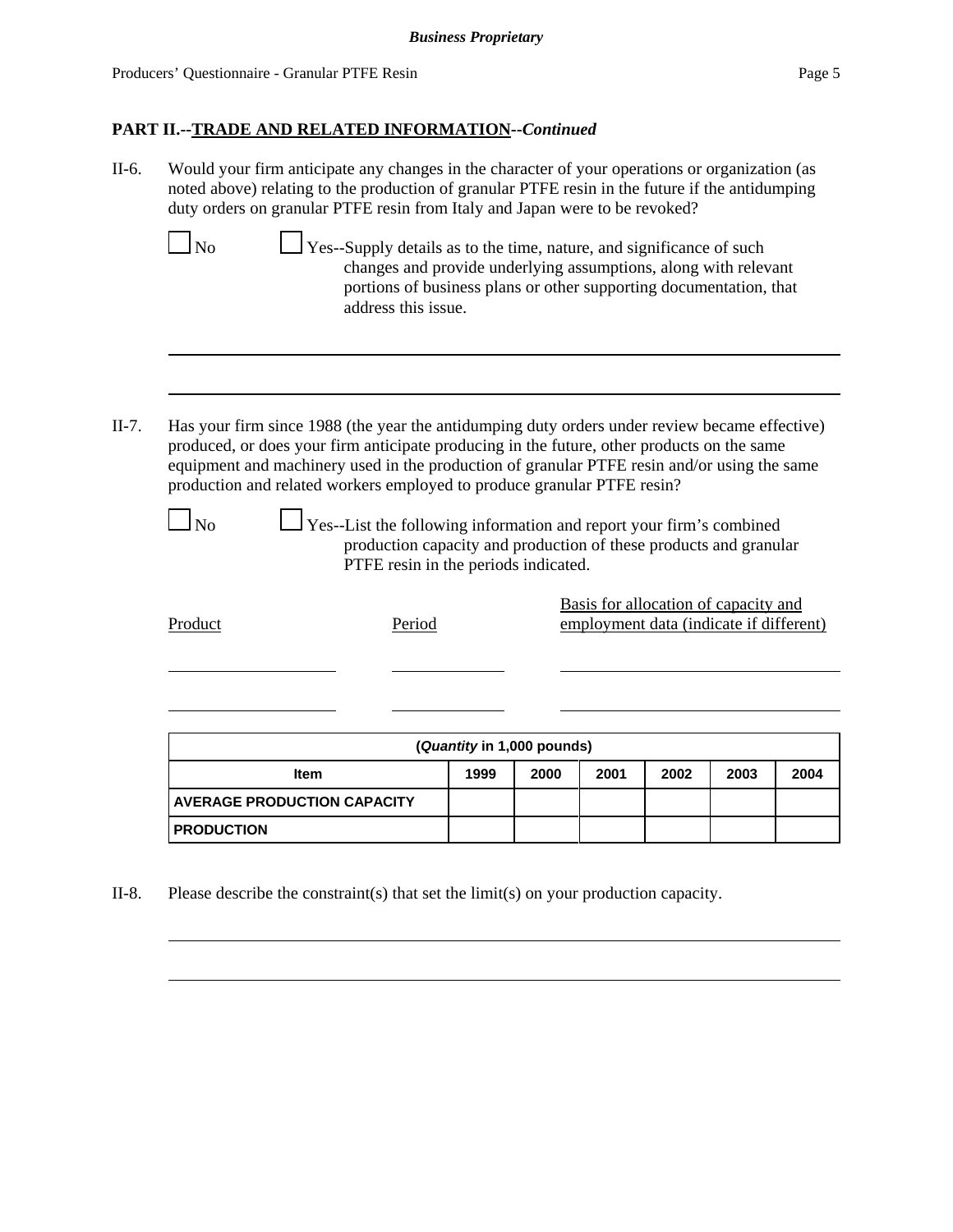| Is your firm able to switch production between granular PTFE resin and other products in<br>response to a relative change in the price of granular PTFE resin vis-a-vis the price of other<br>products, using the same equipment and labor? |
|---------------------------------------------------------------------------------------------------------------------------------------------------------------------------------------------------------------------------------------------|
| $\Box$ Yes--Please identify the other products, the approximate time and cost<br><b>No</b><br>involved in switching, and the minimum relative price change required<br>for your firm to switch production to or from granular PTFE resin.   |
|                                                                                                                                                                                                                                             |
| Does your firm produce PTFE fine powder and/or PTFE dispersions?                                                                                                                                                                            |
| $\Box$ fine powder<br>dispersions                                                                                                                                                                                                           |
| In your opinion, do PTFE fine powders and PTFE dispersions compete with granular PTFE<br>resin?                                                                                                                                             |
| dispersions<br>fine powder                                                                                                                                                                                                                  |
| $\Box_{\text{No}}$<br>$\mathbf{\perp}$ Yes<br>$\Box$ Yes<br>$\Box$ No                                                                                                                                                                       |
| Does your firm produce granular PTFE resin mixed with filler materials, such as glass fibers,<br>graphite, bronze, or carbon (filled granular PTFE resin)?<br>$\Box$ No<br>$\mathbf{\perp}$ Yes                                             |
| In your opinion, does filled granular PTFE compete with unfilled granular PTFE resin?                                                                                                                                                       |
| $\Box$ No<br>$\mathbf{\perp}$ Yes                                                                                                                                                                                                           |
| Does your firm produce or sell reprocessed granular PTFE or granular PTFE scrap?                                                                                                                                                            |
| $\mathbf{\perp}$ Yes<br>$\Box$ No                                                                                                                                                                                                           |
| In your opinion, does reprocessed granular PTFE or granular PTFE scrap compete with virgin<br>granular PTFE?                                                                                                                                |
| $\mathbf{I}$ Yes<br>$\Box$ No                                                                                                                                                                                                               |
| If you produce or sell reprocessed granular PTFE or granular PTFE scrap, please provide<br>examples of applications where reprocessed granular PTFE may be substituted for virgin granular<br>PTFE.                                         |
|                                                                                                                                                                                                                                             |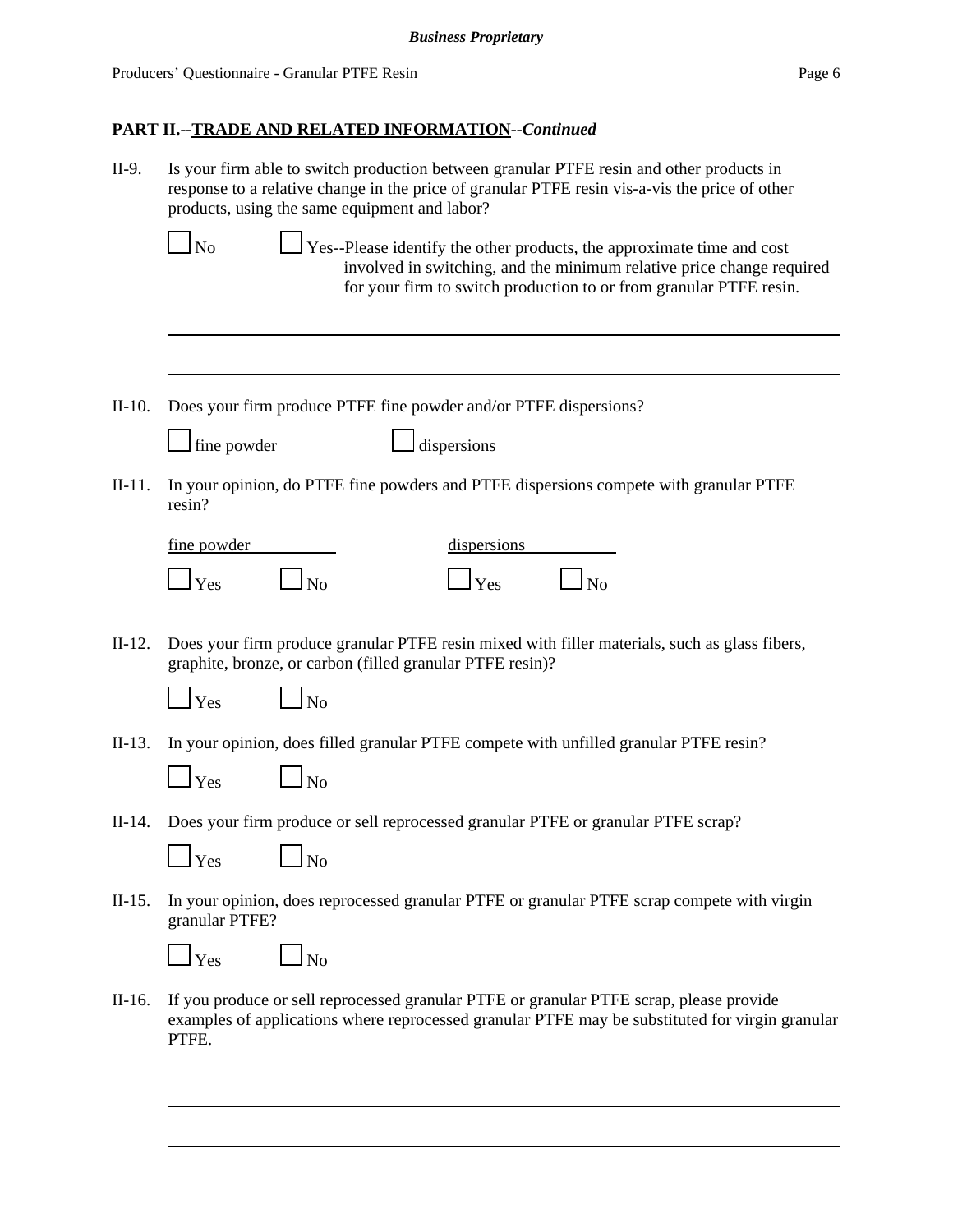II-17. Report your firm's production capacity, production, shipments, inventories, and employment related to the production of **filled** granular PTFE resin in your U.S. establishment(s) during the specified periods. (See definitions in the instruction booklet.)

| (Quantity in 1,000 pounds, value in \$1,000)                                                                                                                                                                                                                                                                 |      |      |      |      |      |                 |  |
|--------------------------------------------------------------------------------------------------------------------------------------------------------------------------------------------------------------------------------------------------------------------------------------------------------------|------|------|------|------|------|-----------------|--|
| <b>Item</b>                                                                                                                                                                                                                                                                                                  | 1999 | 2000 | 2001 | 2002 | 2003 | 2004            |  |
| <b>AVERAGE PRODUCTION CAPACITY<sup>1</sup></b> (quantity)                                                                                                                                                                                                                                                    |      |      |      |      |      |                 |  |
| <b>BEGINNING-OF-PERIOD INVENTORIES (quantity)</b>                                                                                                                                                                                                                                                            |      |      |      |      |      |                 |  |
| <b>PRODUCTION</b> (quantity)                                                                                                                                                                                                                                                                                 |      |      |      |      |      |                 |  |
| <b>U.S. SHIPMENTS:</b>                                                                                                                                                                                                                                                                                       |      |      |      |      |      |                 |  |
| <b>Commercial shipments:</b>                                                                                                                                                                                                                                                                                 |      |      |      |      |      |                 |  |
| Quantity of commercial shipments                                                                                                                                                                                                                                                                             |      |      |      |      |      |                 |  |
| Value of commercial shipments                                                                                                                                                                                                                                                                                |      |      |      |      |      |                 |  |
| Internal consumption:                                                                                                                                                                                                                                                                                        |      |      |      |      |      |                 |  |
| Quantity of internal consumption                                                                                                                                                                                                                                                                             |      |      |      |      |      |                 |  |
| Value <sup>2</sup> of internal consumption                                                                                                                                                                                                                                                                   |      |      |      |      |      |                 |  |
| <b>Transfers to related firms:</b>                                                                                                                                                                                                                                                                           |      |      |      |      |      |                 |  |
| Quantity of transfers to related firms                                                                                                                                                                                                                                                                       |      |      |      |      |      |                 |  |
| Value <sup>2</sup> of transfers to related firms                                                                                                                                                                                                                                                             |      |      |      |      |      |                 |  |
| <b>EXPORT SHIPMENTS:3</b>                                                                                                                                                                                                                                                                                    |      |      |      |      |      |                 |  |
| Quantity of export shipments                                                                                                                                                                                                                                                                                 |      |      |      |      |      |                 |  |
| Value of export shipments                                                                                                                                                                                                                                                                                    |      |      |      |      |      |                 |  |
| END-OF-PERIOD INVENTORIES <sup>4</sup> (quantity)                                                                                                                                                                                                                                                            |      |      |      |      |      |                 |  |
| <b>U.S. SHIPMENTS TO DISTRIBUTORS (quantity)</b>                                                                                                                                                                                                                                                             |      |      |      |      |      |                 |  |
| <b>U.S. SHIPMENTS TO END USERS (quantity)</b>                                                                                                                                                                                                                                                                |      |      |      |      |      |                 |  |
| <b>AVERAGE NUMBER OF PRWs</b>                                                                                                                                                                                                                                                                                |      |      |      |      |      |                 |  |
| <b>HOURS WORKED BY PRWs (1,000 hours)</b>                                                                                                                                                                                                                                                                    |      |      |      |      |      |                 |  |
| <b>WAGES PAID TO PRWs (value)</b>                                                                                                                                                                                                                                                                            |      |      |      |      |      |                 |  |
| <sup>1</sup> The production capacity (see definitions in instruction booklet) reported is based on operating<br>weeks per year. Please describe the methodology used to calculate production capacity, and explain any changes in<br>reported capacity (use additional pages as necessary).                  |      |      |      |      |      | hours per week, |  |
| <sup>2</sup> Internal consumption and transfers to related firms must be valued at fair market value. In the event that you use a<br>different basis for valuing these transactions, please specify that basis (e.g., cost, cost plus, etc.) and provide value data<br>using that basis for 1999-2004 below: |      |      |      |      |      |                 |  |

3 Identify your principal export markets: .

4 Reconciliation of data.--Please note that the **quantities** reported above should reconcile as follows: beginning-of-period inventories, plus production, less total shipments, equals end-of-period inventories. Do the data reported reconcile?

Yes  $\Box$  No--Please explain: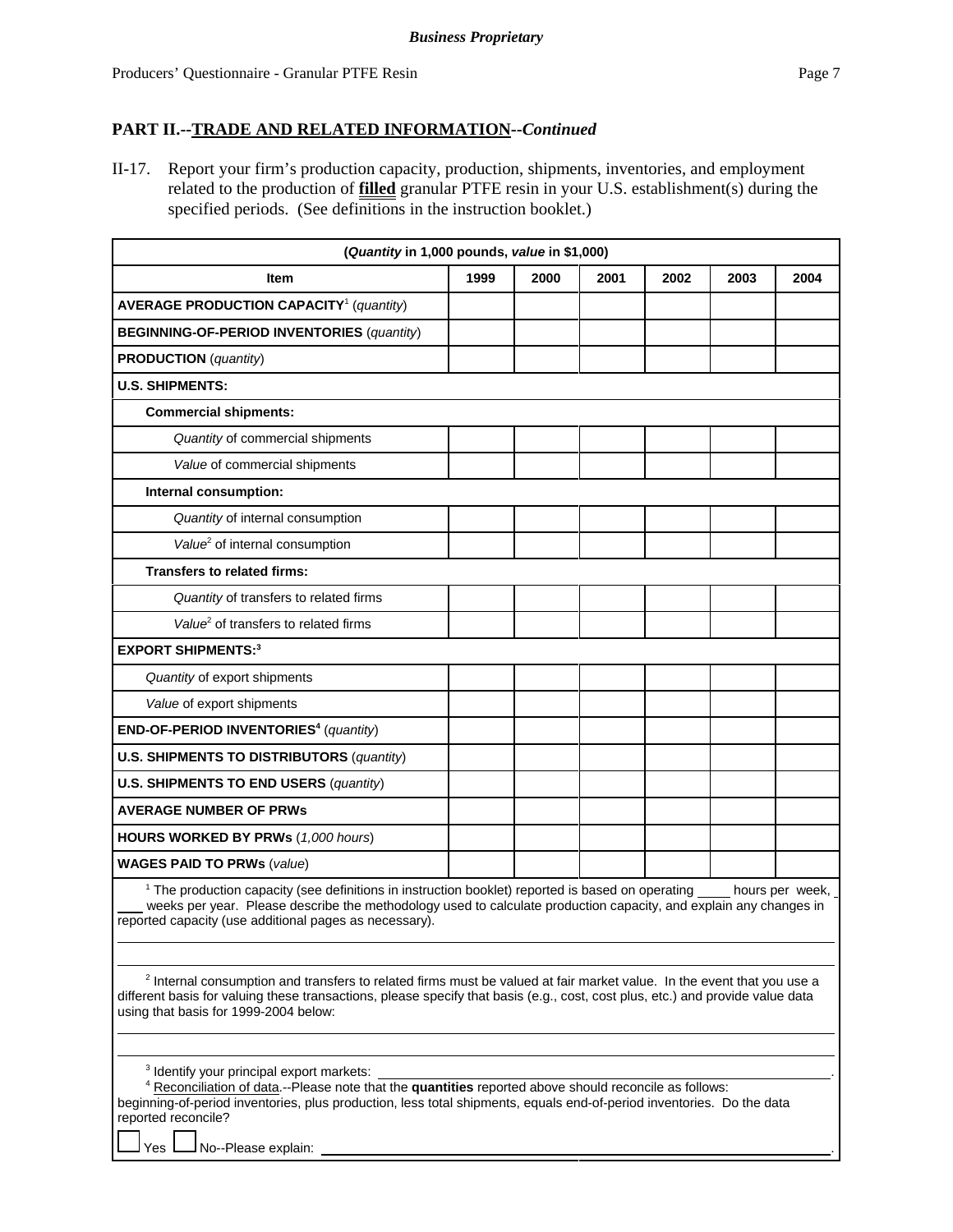II-18. Report your firm's production capacity, production, shipments, inventories, and employment related to the production of **unfilled** granular PTFE resin in your U.S. establishment(s) during the specified periods. (See definitions in the instruction booklet.)

| (Quantity in 1,000 pounds, value in \$1,000)                                                                                                                                                                                                                                                                 |      |      |      |      |      |      |  |  |
|--------------------------------------------------------------------------------------------------------------------------------------------------------------------------------------------------------------------------------------------------------------------------------------------------------------|------|------|------|------|------|------|--|--|
| <b>Item</b>                                                                                                                                                                                                                                                                                                  | 1999 | 2000 | 2001 | 2002 | 2003 | 2004 |  |  |
| <b>AVERAGE PRODUCTION CAPACITY<sup>1</sup></b> (quantity)                                                                                                                                                                                                                                                    |      |      |      |      |      |      |  |  |
| <b>BEGINNING-OF-PERIOD INVENTORIES (quantity)</b>                                                                                                                                                                                                                                                            |      |      |      |      |      |      |  |  |
| <b>PRODUCTION</b> (quantity)                                                                                                                                                                                                                                                                                 |      |      |      |      |      |      |  |  |
| <b>U.S. SHIPMENTS:</b>                                                                                                                                                                                                                                                                                       |      |      |      |      |      |      |  |  |
| <b>Commercial shipments:</b>                                                                                                                                                                                                                                                                                 |      |      |      |      |      |      |  |  |
| Quantity of commercial shipments                                                                                                                                                                                                                                                                             |      |      |      |      |      |      |  |  |
| Value of commercial shipments                                                                                                                                                                                                                                                                                |      |      |      |      |      |      |  |  |
| Internal consumption:                                                                                                                                                                                                                                                                                        |      |      |      |      |      |      |  |  |
| Quantity of internal consumption                                                                                                                                                                                                                                                                             |      |      |      |      |      |      |  |  |
| Value <sup>2</sup> of internal consumption                                                                                                                                                                                                                                                                   |      |      |      |      |      |      |  |  |
| <b>Transfers to related firms:</b>                                                                                                                                                                                                                                                                           |      |      |      |      |      |      |  |  |
| Quantity of transfers to related firms                                                                                                                                                                                                                                                                       |      |      |      |      |      |      |  |  |
| Value <sup>2</sup> of transfers to related firms                                                                                                                                                                                                                                                             |      |      |      |      |      |      |  |  |
| <b>EXPORT SHIPMENTS:3</b>                                                                                                                                                                                                                                                                                    |      |      |      |      |      |      |  |  |
| Quantity of export shipments                                                                                                                                                                                                                                                                                 |      |      |      |      |      |      |  |  |
| Value of export shipments                                                                                                                                                                                                                                                                                    |      |      |      |      |      |      |  |  |
| END-OF-PERIOD INVENTORIES <sup>4</sup> (quantity)                                                                                                                                                                                                                                                            |      |      |      |      |      |      |  |  |
| <b>U.S. SHIPMENTS TO DISTRIBUTORS (quantity)</b>                                                                                                                                                                                                                                                             |      |      |      |      |      |      |  |  |
| <b>U.S. SHIPMENTS TO END USERS (quantity)</b>                                                                                                                                                                                                                                                                |      |      |      |      |      |      |  |  |
| <b>AVERAGE NUMBER OF PRWS</b>                                                                                                                                                                                                                                                                                |      |      |      |      |      |      |  |  |
| <b>HOURS WORKED BY PRWs (1,000 hours)</b>                                                                                                                                                                                                                                                                    |      |      |      |      |      |      |  |  |
| <b>WAGES PAID TO PRWs (value)</b>                                                                                                                                                                                                                                                                            |      |      |      |      |      |      |  |  |
| <sup>1</sup> The production capacity (see definitions in instruction booklet) reported is based on operating hours per week,<br>weeks per year. Please describe the methodology used to calculate production capacity, and explain any changes in<br>reported capacity (use additional pages as necessary).  |      |      |      |      |      |      |  |  |
| <sup>2</sup> Internal consumption and transfers to related firms must be valued at fair market value. In the event that you use a<br>different basis for valuing these transactions, please specify that basis (e.g., cost, cost plus, etc.) and provide value data<br>using that basis for 1999-2004 below: |      |      |      |      |      |      |  |  |

3 Identify your principal export markets: .

4 Reconciliation of data.--Please note that the **quantities** reported above should reconcile as follows: beginning-of-period inventories, plus production, less total shipments, equals end-of-period inventories. Do the data reported reconcile?

Yes  $\Box$  No--Please explain: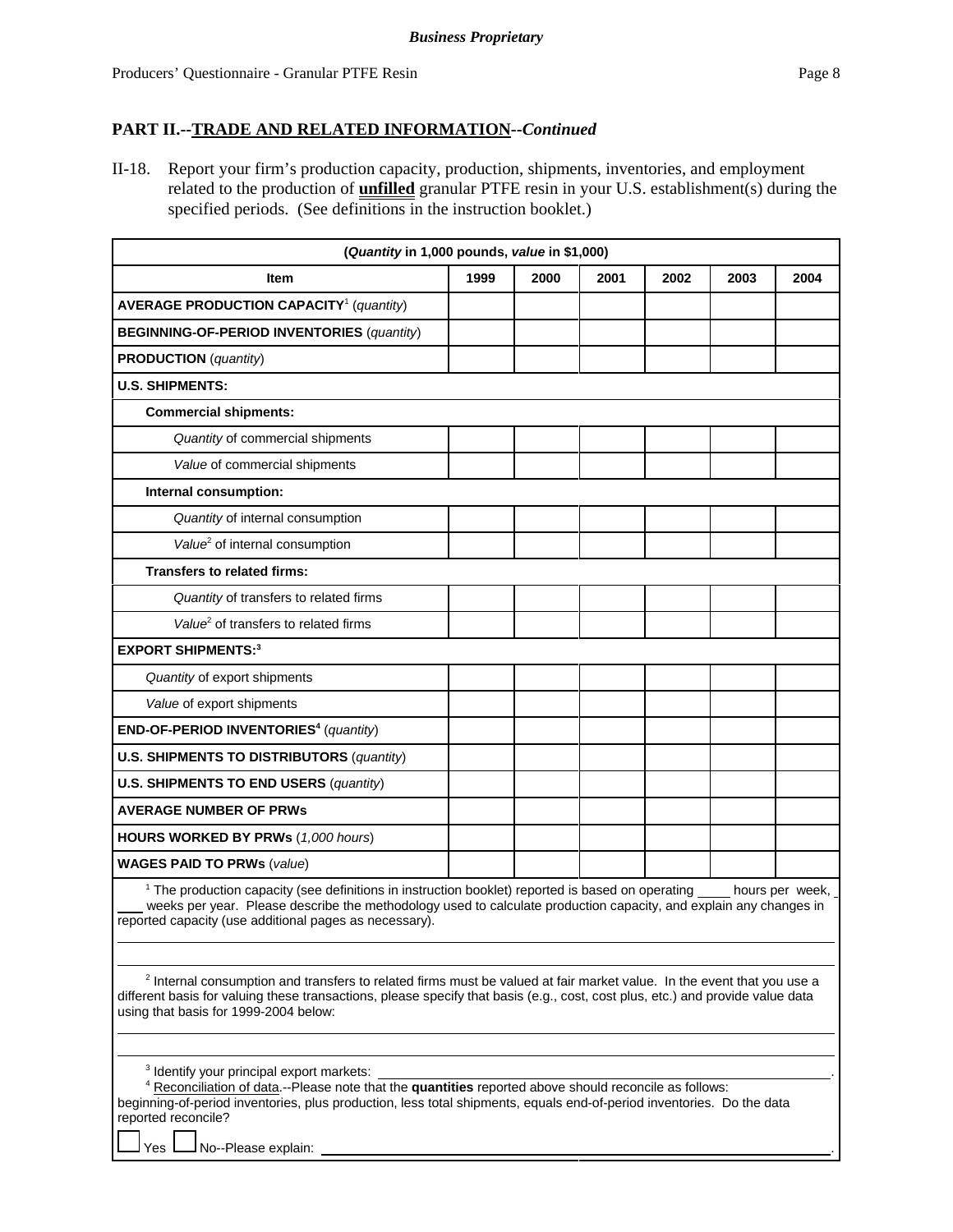II-19. Reprocessed granular PTFE: Report your firm's total domestic shipments and company transfers of reprocessed, or scrap, granular PTFE produced in your U.S. establishment(s). Do not include these amounts in your response to II-17 or II-18.

| <b>Item</b>             | 1999 | 2000 | 2001 | 2002 | 2003 | 2004 |
|-------------------------|------|------|------|------|------|------|
| Reprocessed (scrap):    |      |      |      |      |      |      |
| Quantity (1,000 pounds) |      |      |      |      |      |      |
| Value (1,000 dollars)   |      |      |      |      |      |      |

II-20. Granular PTFE resin produced from PTFE wet raw polymer: Report your firm's total domestic shipments and company transfers of granular PTFE **produced from purchased or imported PTFE wet raw polymer** in your U.S. establishment(s).

| <b>Item</b>                                                | 1999 | 2000 | 2001 | 2002 | 2003 | 2004 |  |  |  |
|------------------------------------------------------------|------|------|------|------|------|------|--|--|--|
| Produced from imported PTFE wet raw polymer: <sup>1</sup>  |      |      |      |      |      |      |  |  |  |
| Quantity (1,000 pounds)                                    |      |      |      |      |      |      |  |  |  |
| Value (1,000 dollars)                                      |      |      |      |      |      |      |  |  |  |
| Produced from domestically purchased PTFE wet raw polymer: |      |      |      |      |      |      |  |  |  |
| Quantity (1,000 pounds)                                    |      |      |      |      |      |      |  |  |  |
| Value (1,000 dollars)                                      |      |      |      |      |      |      |  |  |  |
| List countries imported from:                              |      |      |      |      |      |      |  |  |  |

II-21. If you reported transfers to related firms in questions II-17 and II-18, please indicate the nature of the relationship between your firm and the related firms (e.g., joint venture, wholly owned subsidiary), whether the transfers were priced at market value or by a non-market formula, whether your firm retained marketing rights to all transfers, and whether the related firms also processed inputs from sources other than your firm.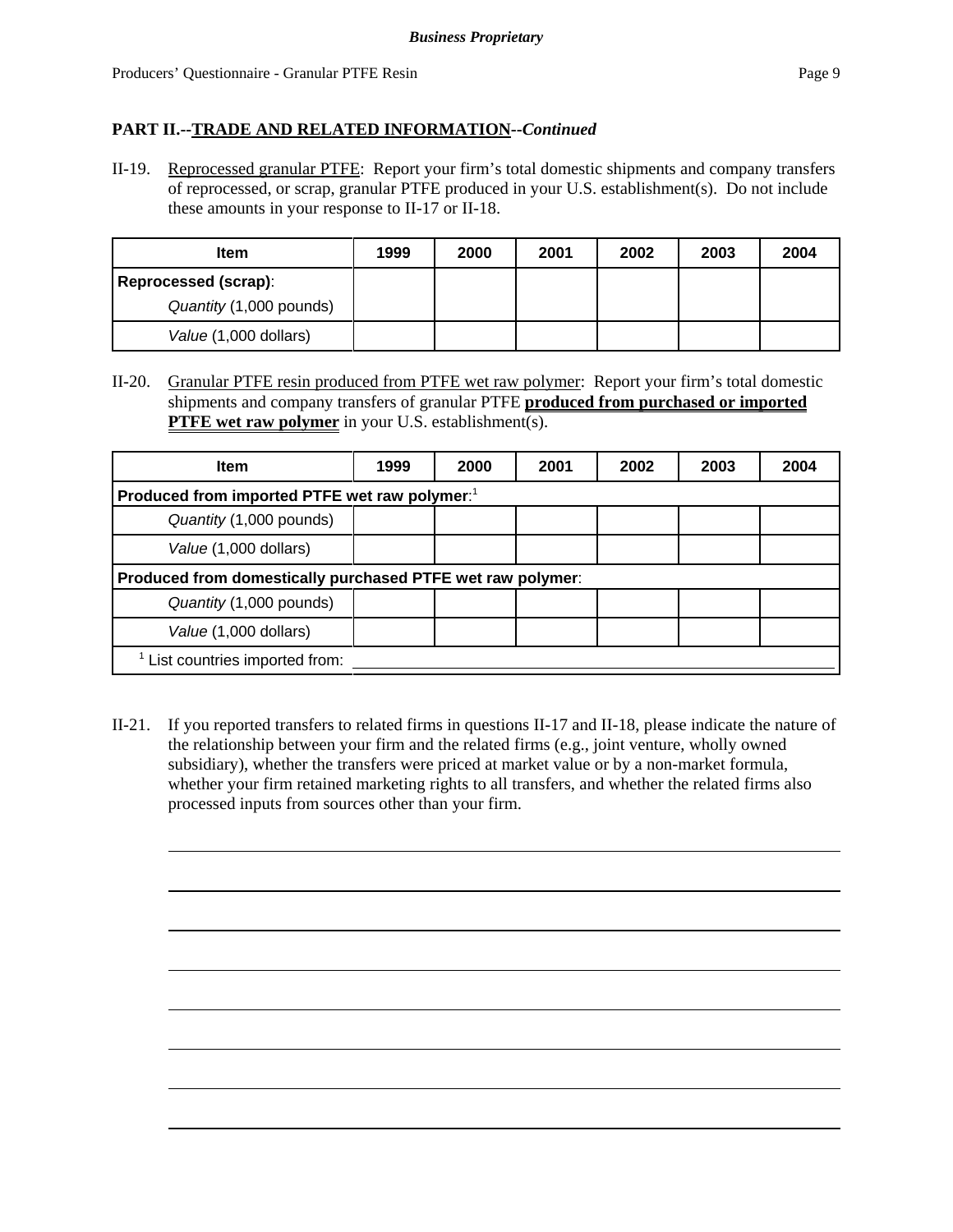II-22. Other than direct imports, has your firm otherwise purchased **filled** granular PTFE resin since January 1, 1999? (See definitions in the instruction booklet.)

No Yes--Report such purchases below for the specified periods.<sup>1</sup>

| (Quantity in 1,000 pounds, value in \$1,000)                                                                                                                                        |      |      |      |      |      |      |
|-------------------------------------------------------------------------------------------------------------------------------------------------------------------------------------|------|------|------|------|------|------|
| Item                                                                                                                                                                                | 1999 | 2000 | 2001 | 2002 | 2003 | 2004 |
| PURCHASES FROM U.S. IMPORTERS <sup>2</sup> OF PRODUCT FROM--                                                                                                                        |      |      |      |      |      |      |
| <b>ITALY:</b>                                                                                                                                                                       |      |      |      |      |      |      |
| Quantity                                                                                                                                                                            |      |      |      |      |      |      |
| Value                                                                                                                                                                               |      |      |      |      |      |      |
| <b>JAPAN:</b>                                                                                                                                                                       |      |      |      |      |      |      |
| Quantity                                                                                                                                                                            |      |      |      |      |      |      |
| Value                                                                                                                                                                               |      |      |      |      |      |      |
| <b>ALL OTHER COUNTRIES:</b>                                                                                                                                                         |      |      |      |      |      |      |
| Quantity                                                                                                                                                                            |      |      |      |      |      |      |
| Value                                                                                                                                                                               |      |      |      |      |      |      |
| <b>PURCHASES FROM DOMESTIC PRODUCERS:2</b>                                                                                                                                          |      |      |      |      |      |      |
| Quantity                                                                                                                                                                            |      |      |      |      |      |      |
| Value                                                                                                                                                                               |      |      |      |      |      |      |
| <b>PURCHASES FROM OTHER SOURCES:2</b>                                                                                                                                               |      |      |      |      |      |      |
| Quantity                                                                                                                                                                            |      |      |      |      |      |      |
| Value                                                                                                                                                                               |      |      |      |      |      |      |
| <sup>1</sup> Please indicate your reasons for purchasing this product. If your reasons differ by source, please elaborate.                                                          |      |      |      |      |      |      |
|                                                                                                                                                                                     |      |      |      |      |      |      |
|                                                                                                                                                                                     |      |      |      |      |      |      |
| <sup>2</sup> Please list the name of the firm(s) from which you purchased this product. If your suppliers differ by source,<br>please identify the source for each listed supplier. |      |      |      |      |      |      |
|                                                                                                                                                                                     |      |      |      |      |      |      |
|                                                                                                                                                                                     |      |      |      |      |      |      |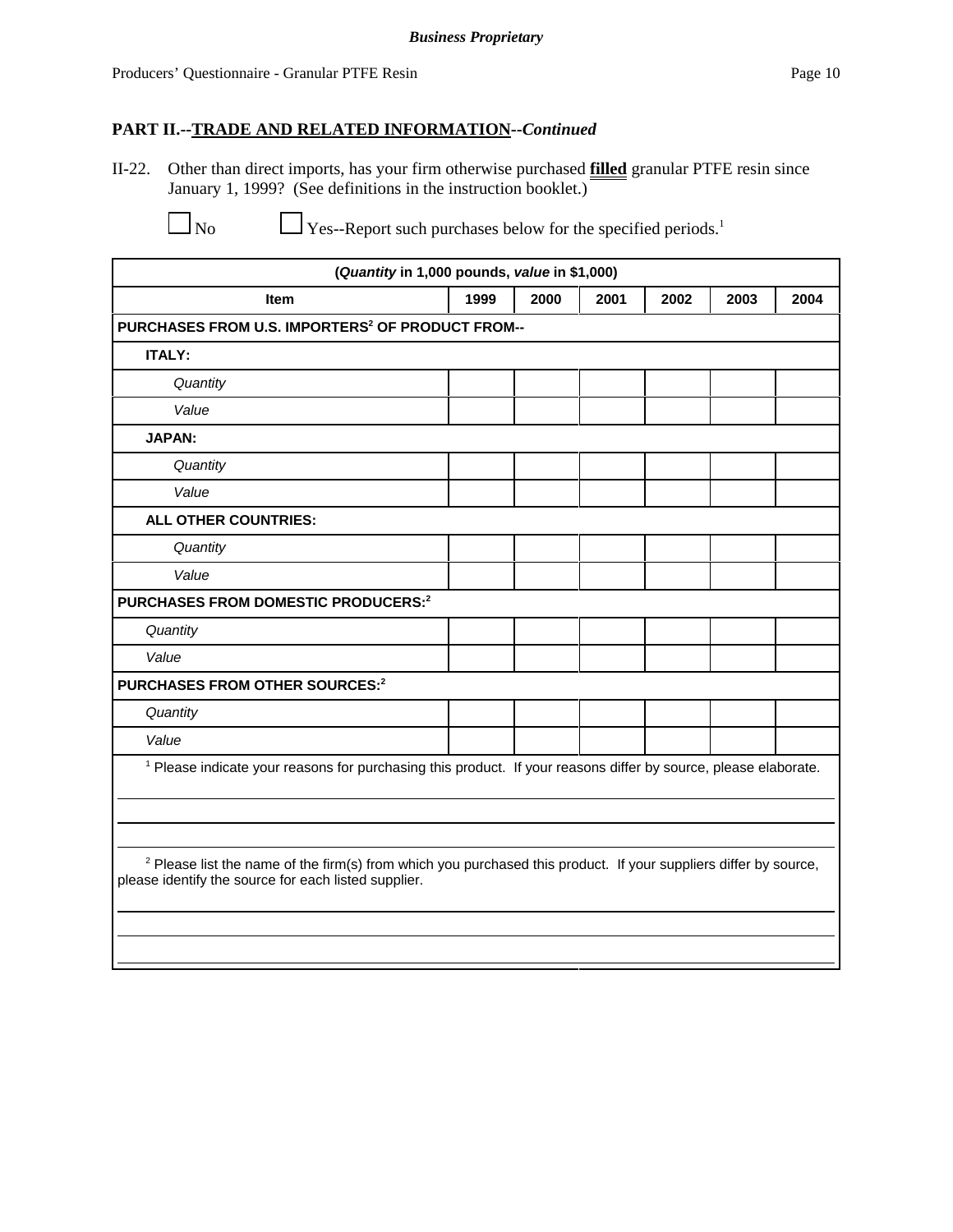II-23. Other than direct imports, has your firm otherwise purchased **unfilled** granular PTFE resin since January 1, 1999? (See definitions in the instruction booklet.)

 $\Box$  No  $\Box$  Yes--Report such purchases below for the specified periods.<sup>1</sup>

| (Quantity in 1,000 pounds, value in \$1,000)                                                                                                                                        |      |      |      |      |      |      |
|-------------------------------------------------------------------------------------------------------------------------------------------------------------------------------------|------|------|------|------|------|------|
| Item                                                                                                                                                                                | 1999 | 2000 | 2001 | 2002 | 2003 | 2004 |
| PURCHASES FROM U.S. IMPORTERS <sup>2</sup> OF PRODUCT FROM--                                                                                                                        |      |      |      |      |      |      |
| <b>ITALY:</b>                                                                                                                                                                       |      |      |      |      |      |      |
| Quantity                                                                                                                                                                            |      |      |      |      |      |      |
| Value                                                                                                                                                                               |      |      |      |      |      |      |
| <b>JAPAN:</b>                                                                                                                                                                       |      |      |      |      |      |      |
| Quantity                                                                                                                                                                            |      |      |      |      |      |      |
| Value                                                                                                                                                                               |      |      |      |      |      |      |
| <b>ALL OTHER COUNTRIES:</b>                                                                                                                                                         |      |      |      |      |      |      |
| Quantity                                                                                                                                                                            |      |      |      |      |      |      |
| Value                                                                                                                                                                               |      |      |      |      |      |      |
| PURCHASES FROM DOMESTIC PRODUCERS:2                                                                                                                                                 |      |      |      |      |      |      |
| Quantity                                                                                                                                                                            |      |      |      |      |      |      |
| Value                                                                                                                                                                               |      |      |      |      |      |      |
| <b>PURCHASES FROM OTHER SOURCES:2</b>                                                                                                                                               |      |      |      |      |      |      |
| Quantity                                                                                                                                                                            |      |      |      |      |      |      |
| Value                                                                                                                                                                               |      |      |      |      |      |      |
| <sup>1</sup> Please indicate your reasons for purchasing this product. If your reasons differ by source, please elaborate.                                                          |      |      |      |      |      |      |
|                                                                                                                                                                                     |      |      |      |      |      |      |
| <sup>2</sup> Please list the name of the firm(s) from which you purchased this product. If your suppliers differ by source,<br>please identify the source for each listed supplier. |      |      |      |      |      |      |
|                                                                                                                                                                                     |      |      |      |      |      |      |
|                                                                                                                                                                                     |      |      |      |      |      |      |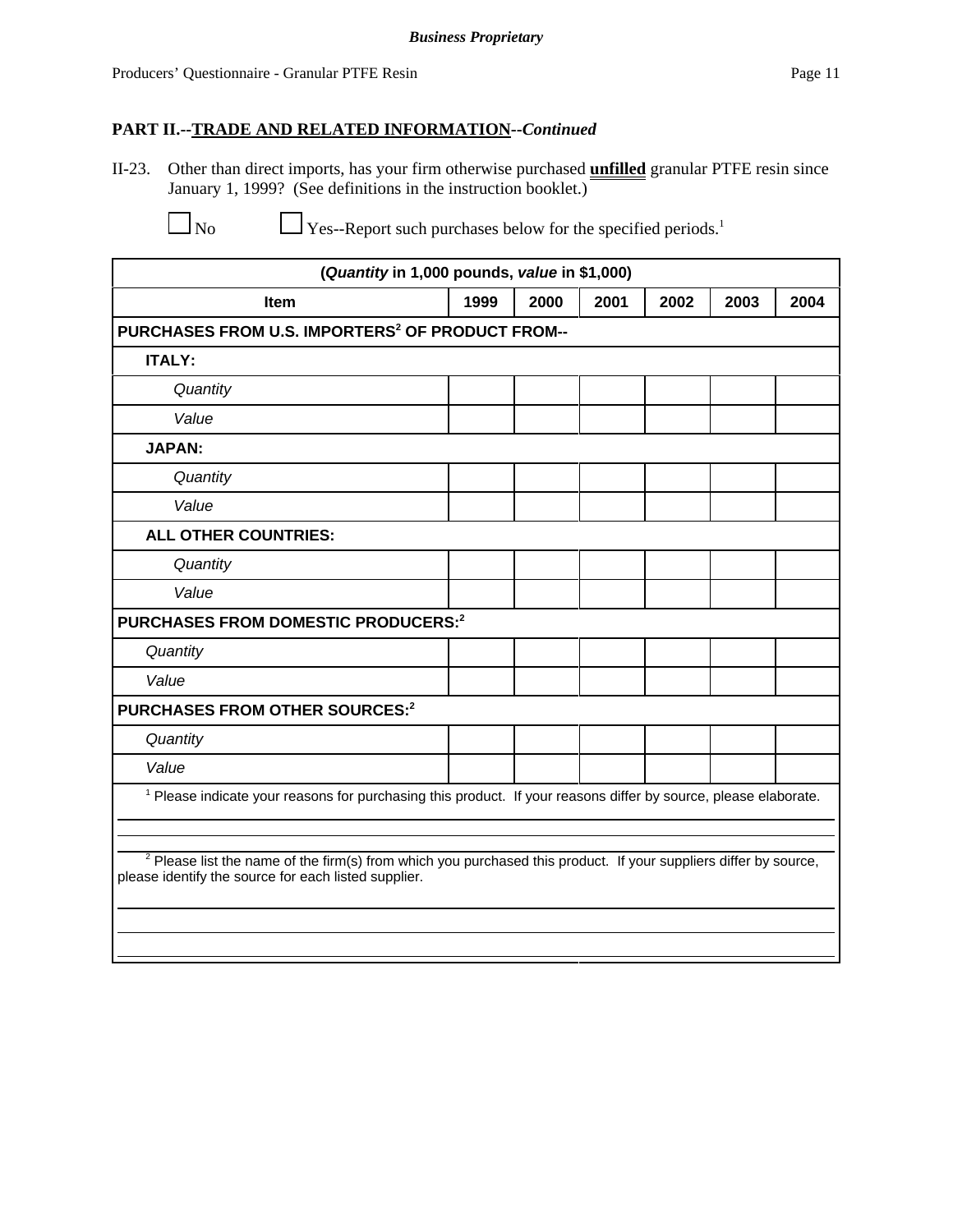II-24. Other than direct imports, has your firm otherwise purchased PTFE wet raw polymer since January 1, 1999? (See definitions in the instruction booklet.)

 $\Box$  No  $\Box$  Yes--Report such purchases below for the specified periods.<sup>1</sup>

| (Quantity in 1,000 pounds, value in \$1,000)                                                                                                                                        |      |      |      |      |      |      |
|-------------------------------------------------------------------------------------------------------------------------------------------------------------------------------------|------|------|------|------|------|------|
| <b>Item</b>                                                                                                                                                                         | 1999 | 2000 | 2001 | 2002 | 2003 | 2004 |
| PURCHASES FROM U.S. IMPORTERS <sup>2</sup> OF PRODUCT FROM--                                                                                                                        |      |      |      |      |      |      |
| <b>ITALY:</b>                                                                                                                                                                       |      |      |      |      |      |      |
| Quantity                                                                                                                                                                            |      |      |      |      |      |      |
| Value                                                                                                                                                                               |      |      |      |      |      |      |
| <b>JAPAN:</b>                                                                                                                                                                       |      |      |      |      |      |      |
| Quantity                                                                                                                                                                            |      |      |      |      |      |      |
| Value                                                                                                                                                                               |      |      |      |      |      |      |
| <b>ALL OTHER COUNTRIES:</b>                                                                                                                                                         |      |      |      |      |      |      |
| Quantity                                                                                                                                                                            |      |      |      |      |      |      |
| Value                                                                                                                                                                               |      |      |      |      |      |      |
| <b>PURCHASES FROM DOMESTIC PRODUCERS:2</b>                                                                                                                                          |      |      |      |      |      |      |
| Quantity                                                                                                                                                                            |      |      |      |      |      |      |
| Value                                                                                                                                                                               |      |      |      |      |      |      |
| <b>PURCHASES FROM OTHER SOURCES:2</b>                                                                                                                                               |      |      |      |      |      |      |
| Quantity                                                                                                                                                                            |      |      |      |      |      |      |
| Value                                                                                                                                                                               |      |      |      |      |      |      |
| <sup>1</sup> Please indicate your reasons for purchasing this product. If your reasons differ by source, please elaborate.                                                          |      |      |      |      |      |      |
|                                                                                                                                                                                     |      |      |      |      |      |      |
| <sup>2</sup> Please list the name of the firm(s) from which you purchased this product. If your suppliers differ by source,<br>please identify the source for each listed supplier. |      |      |      |      |      |      |
|                                                                                                                                                                                     |      |      |      |      |      |      |
|                                                                                                                                                                                     |      |      |      |      |      |      |
|                                                                                                                                                                                     |      |      |      |      |      |      |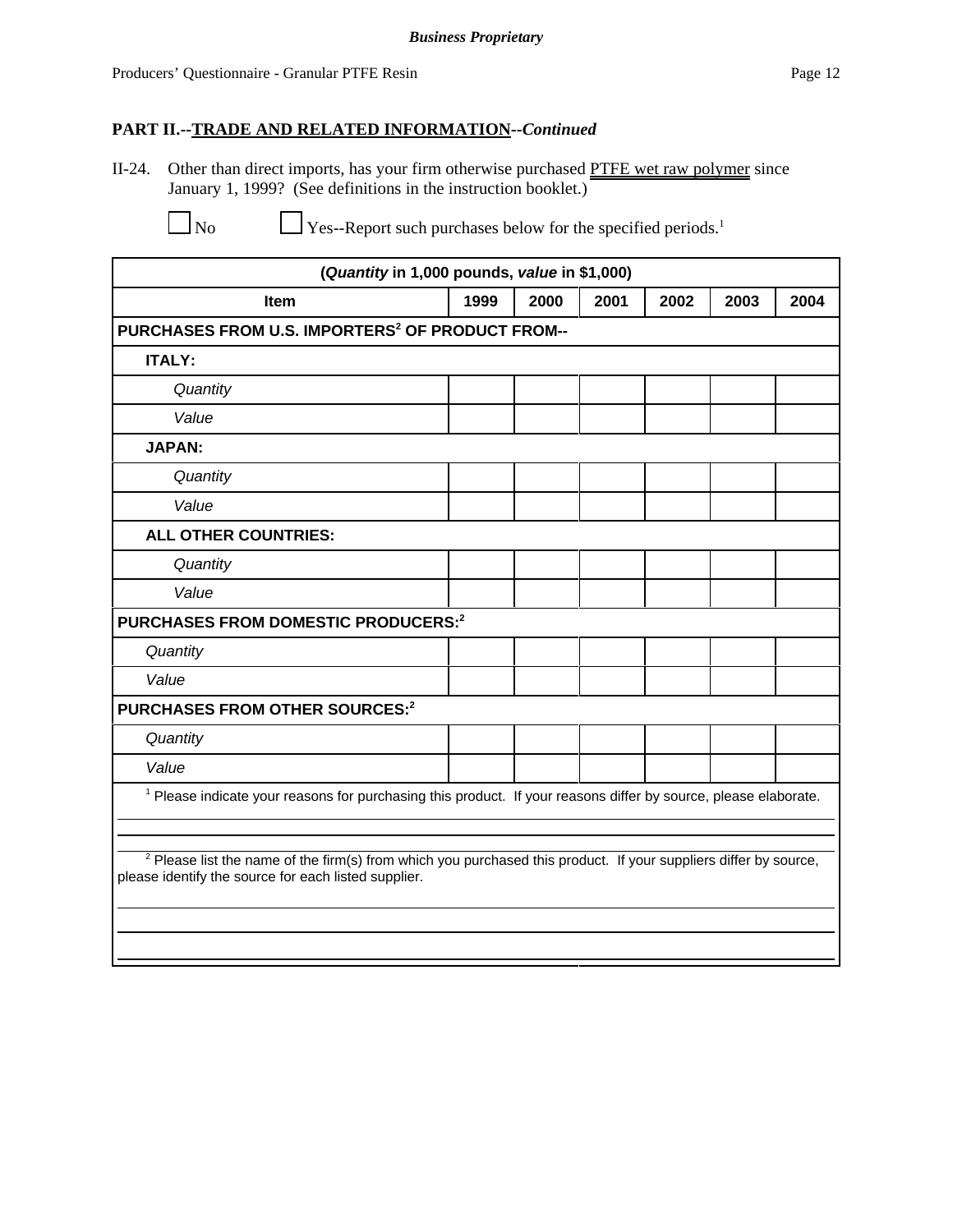II-25. Since January 1, 1999, has your firm been involved in a toll agreement (see definition in the instruction booklet) regarding the production of granular PTFE resin?

No Yes--Name firm(s):

II-26. Does your firm produce granular PTFE resin in a foreign trade zone (FTZ)?

| $\Box$ Yes--Identify FTZ(s):<br>N <sub>0</sub> |
|------------------------------------------------|
|------------------------------------------------|

II-27. Since August 1988, has your firm imported granular PTFE resin?

| No | <b>THE ENCLOSED IMPORTERS'</b> THE ENCLOSED IMPORTERS' |  |  |
|----|--------------------------------------------------------|--|--|
|    | <b><i>OUESTIONNAIRE</i></b>                            |  |  |

II-28. Describe the significance of the existing antidumping duty orders covering imports of granular PTFE resin from Italy and Japan in terms of its effect on your firm's production capacity, production, U.S. shipments, inventories, purchases, employment, revenues, costs, profits, cash flow, capital expenditures, research and development expenditures, and asset values. You may wish to compare your firm's operations before and after the imposition of the order.

II-29. Would your firm anticipate any changes in its production capacity, production, U.S. shipments, inventories, purchases, employment, revenues, costs, profits, cash flow, capital expenditures, research and development expenditures, or asset values relating to the production of granular PTFE resin in the future if the antidumping duty orders on granular PTFE resin from Italy and Japan were to be revoked?

 $\Box$  No  $\Box$  Yes--Supply details as to the time, nature, and significance of such changes and provide underlying assumptions, along with relevant portions of business plans or other supporting documentation, for any trends or projections you may provide.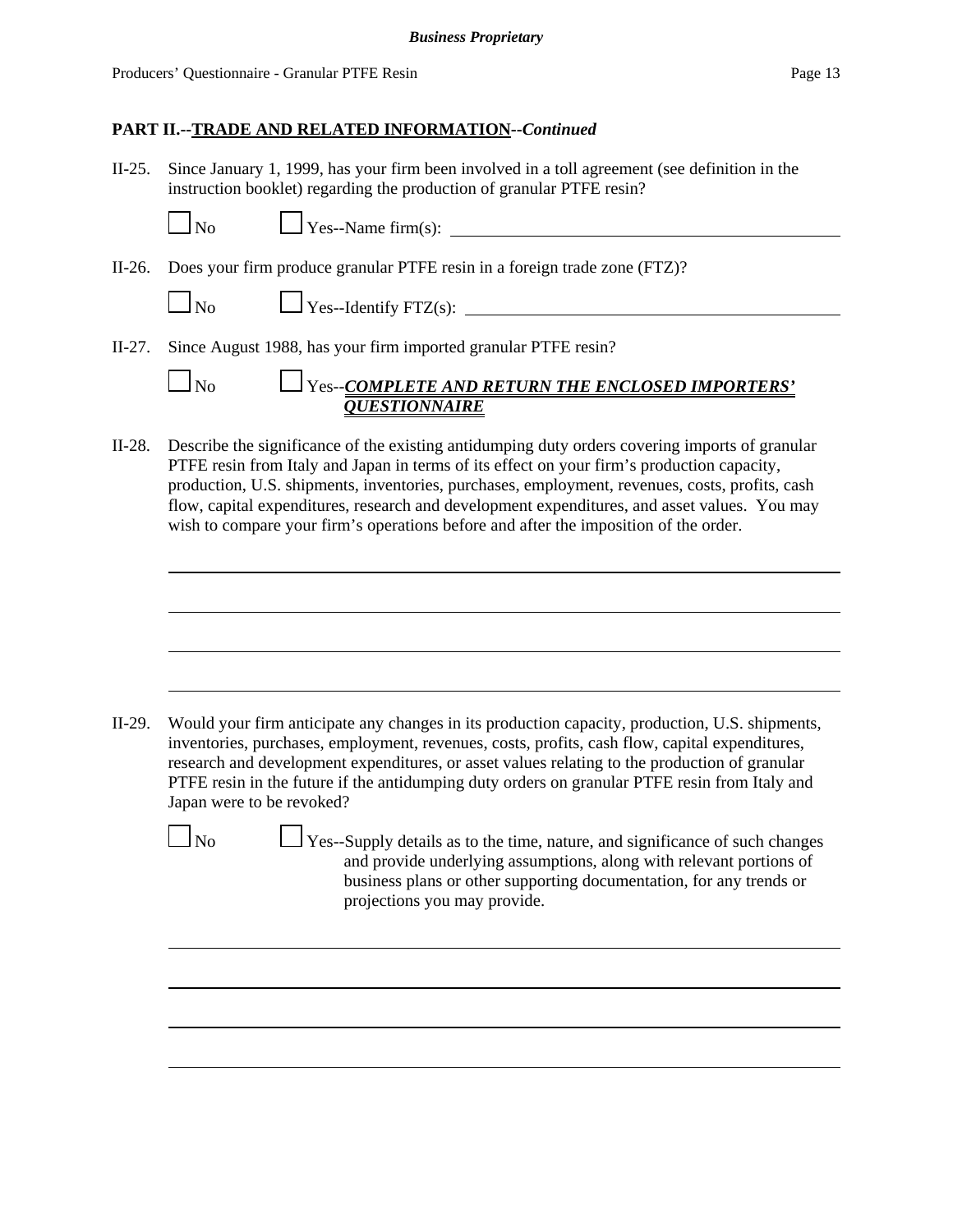### **PART III.--FINANCIAL INFORMATION**

Address questions on this part of the questionnaire to Mary Pedersen (202-205-3247 or via E-mail mary.pedersen@usitc.gov).

III-1. Identify the individual who prepared or has knowledge of the requested financial information.

Company contact:

| vuuvt. | Name and title |                     |
|--------|----------------|---------------------|
|        | Phone No.      | Fax No.             |
|        | E-mail address | Company web address |

III-2. Briefly describe your financial accounting system.

- A. When does your fiscal year end (month and day)? If your fiscal year changed during the period examined, explain below:
- B.1. Describe the lowest level of operations (e.g., plant, division, company-wide) for which financial statements are prepared that include subject merchandise:
	- 2. Does your firm prepare profit/loss statements for the subject merchandise: Yes No
	- 3. How often did your firm (or parent company) prepare financial statements (including annual reports, 10Ks)? Please check relevant items below. Audited \_\_\_\_\_ unaudited \_\_\_\_\_\_ annual reports \_\_\_\_\_\_ 10Ks \_\_\_\_\_ 10Qs \_\_\_\_\_
		- Monthly quarterly semi-annually annually
	- 4. Accounting basis:  $\overrightarrow{GAP}$  cash tax tax other comprehensive (specify)

*Note: The Commission may request that your company submit copies of its financial statements, including internal profit-and-loss statements for the division or product group that includes granular PTFE resin, as well as those statements and worksheets used to compile data for your firm's questionnaire response.*

- III-3. Briefly describe your cost accounting system (e.g., standard cost, job order cost, etc.).
- III-4. Briefly describe your allocation basis, if any, for COGS, SG&A, and interest expense and other income and expenses.
- III-5. Other products.--Please list any other products you produced in the facilities in which you produced granular PTFE resin, and provide the share of net sales accounted for by these other products in your most recent fiscal year:

Product(s) Share of sales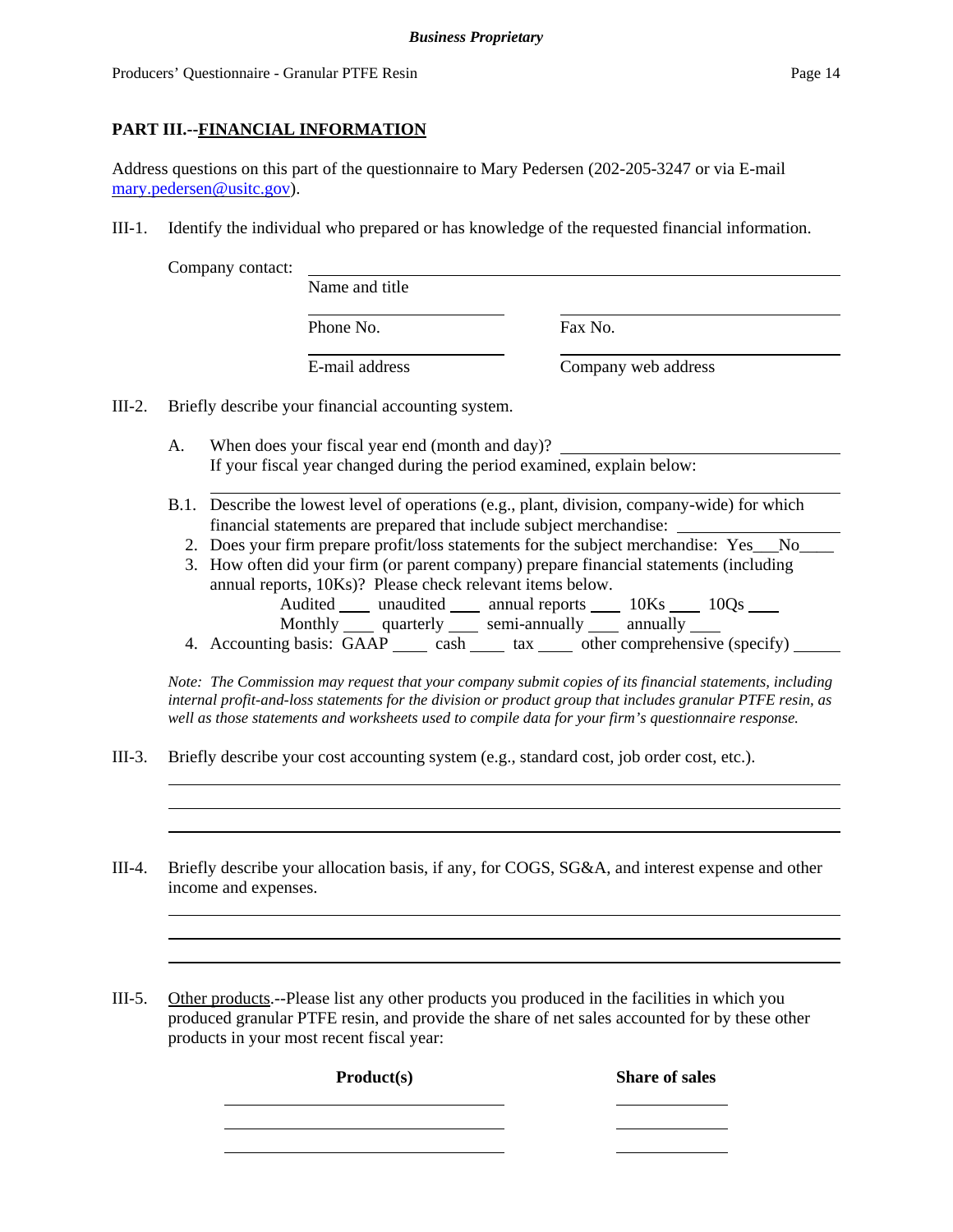#### **PART III.--FINANCIAL INFORMATION--***Continued*

III-6. Operations on granular PTFE resin.--Report the revenue and related cost information requested below on the granular PTFE resin operations of your U.S. establishment(s).<sup>1</sup> Do not report resales of product. Note that internal consumption and transfers to related firms must be valued at fair market value and purchases from related firms must be at cost. **Provide data for your six most recently completed fiscal years in chronological order from left to right**. If your firm was involved in tolling operations (either as the toller or as the tollee) please contact Mary Pedersen at (202) 205-3247 before completing this section of the questionnaire.

| (Quantity in 1,000 pounds, value in \$1,000)                                                                                                                                                                                                                                                                                                                                                                                                                                  |  |  |  |
|-------------------------------------------------------------------------------------------------------------------------------------------------------------------------------------------------------------------------------------------------------------------------------------------------------------------------------------------------------------------------------------------------------------------------------------------------------------------------------|--|--|--|
| Item                                                                                                                                                                                                                                                                                                                                                                                                                                                                          |  |  |  |
| Net sales quantities: <sup>2</sup>                                                                                                                                                                                                                                                                                                                                                                                                                                            |  |  |  |
| Commercial sales                                                                                                                                                                                                                                                                                                                                                                                                                                                              |  |  |  |
| Internal consumption                                                                                                                                                                                                                                                                                                                                                                                                                                                          |  |  |  |
| Transfers to related firms                                                                                                                                                                                                                                                                                                                                                                                                                                                    |  |  |  |
| Total net sales quantities                                                                                                                                                                                                                                                                                                                                                                                                                                                    |  |  |  |
| Net sales values: <sup>2</sup>                                                                                                                                                                                                                                                                                                                                                                                                                                                |  |  |  |
| <b>Commercial sales</b>                                                                                                                                                                                                                                                                                                                                                                                                                                                       |  |  |  |
| Internal consumption                                                                                                                                                                                                                                                                                                                                                                                                                                                          |  |  |  |
| Transfers to related firms                                                                                                                                                                                                                                                                                                                                                                                                                                                    |  |  |  |
| Total net sales values                                                                                                                                                                                                                                                                                                                                                                                                                                                        |  |  |  |
| Cost of goods sold (including internal consumption and transfers to related firms):                                                                                                                                                                                                                                                                                                                                                                                           |  |  |  |
| Raw materials <sup>3</sup>                                                                                                                                                                                                                                                                                                                                                                                                                                                    |  |  |  |
| Direct labor                                                                                                                                                                                                                                                                                                                                                                                                                                                                  |  |  |  |
| Other factory costs                                                                                                                                                                                                                                                                                                                                                                                                                                                           |  |  |  |
| Total cost of goods sold                                                                                                                                                                                                                                                                                                                                                                                                                                                      |  |  |  |
| Gross profit or (loss)                                                                                                                                                                                                                                                                                                                                                                                                                                                        |  |  |  |
| Selling, general, and administrative (SG&A) expenses:                                                                                                                                                                                                                                                                                                                                                                                                                         |  |  |  |
| Selling expenses                                                                                                                                                                                                                                                                                                                                                                                                                                                              |  |  |  |
| General and administrative expenses                                                                                                                                                                                                                                                                                                                                                                                                                                           |  |  |  |
| Total SG&A expenses                                                                                                                                                                                                                                                                                                                                                                                                                                                           |  |  |  |
| <b>Operating income or (loss)</b>                                                                                                                                                                                                                                                                                                                                                                                                                                             |  |  |  |
| Other income and expenses:                                                                                                                                                                                                                                                                                                                                                                                                                                                    |  |  |  |
| Interest expense                                                                                                                                                                                                                                                                                                                                                                                                                                                              |  |  |  |
| All other expense items                                                                                                                                                                                                                                                                                                                                                                                                                                                       |  |  |  |
| Continued Dumping and Subsidy Offset Act funds<br>received <sup>4</sup>                                                                                                                                                                                                                                                                                                                                                                                                       |  |  |  |
| All other income items                                                                                                                                                                                                                                                                                                                                                                                                                                                        |  |  |  |
| All other income or expenses, net                                                                                                                                                                                                                                                                                                                                                                                                                                             |  |  |  |
| Net income or (loss) before income taxes                                                                                                                                                                                                                                                                                                                                                                                                                                      |  |  |  |
| Depreciation/amortization included above                                                                                                                                                                                                                                                                                                                                                                                                                                      |  |  |  |
| $^1$ Include only sales (whether domestic or export) and costs related to your U.S. manufacturing operations.<br>$2$ Less discounts, returns, allowances, and prepaid freight. The quantities and values should approximate the corresponding shipment<br>quantities and values reported in Part II of this questionnaire.<br><sup>3</sup> If your firm utilizes PTFE wet raw polymers from Italy, please provide the percentages of raw material costs accounted for by PTFE |  |  |  |

wet raw polymers from Italy in each year.<br><sup>4</sup> Please report funds received under this act in the period(s) in which they were received. Do not report these funds as an offset to operating expenses.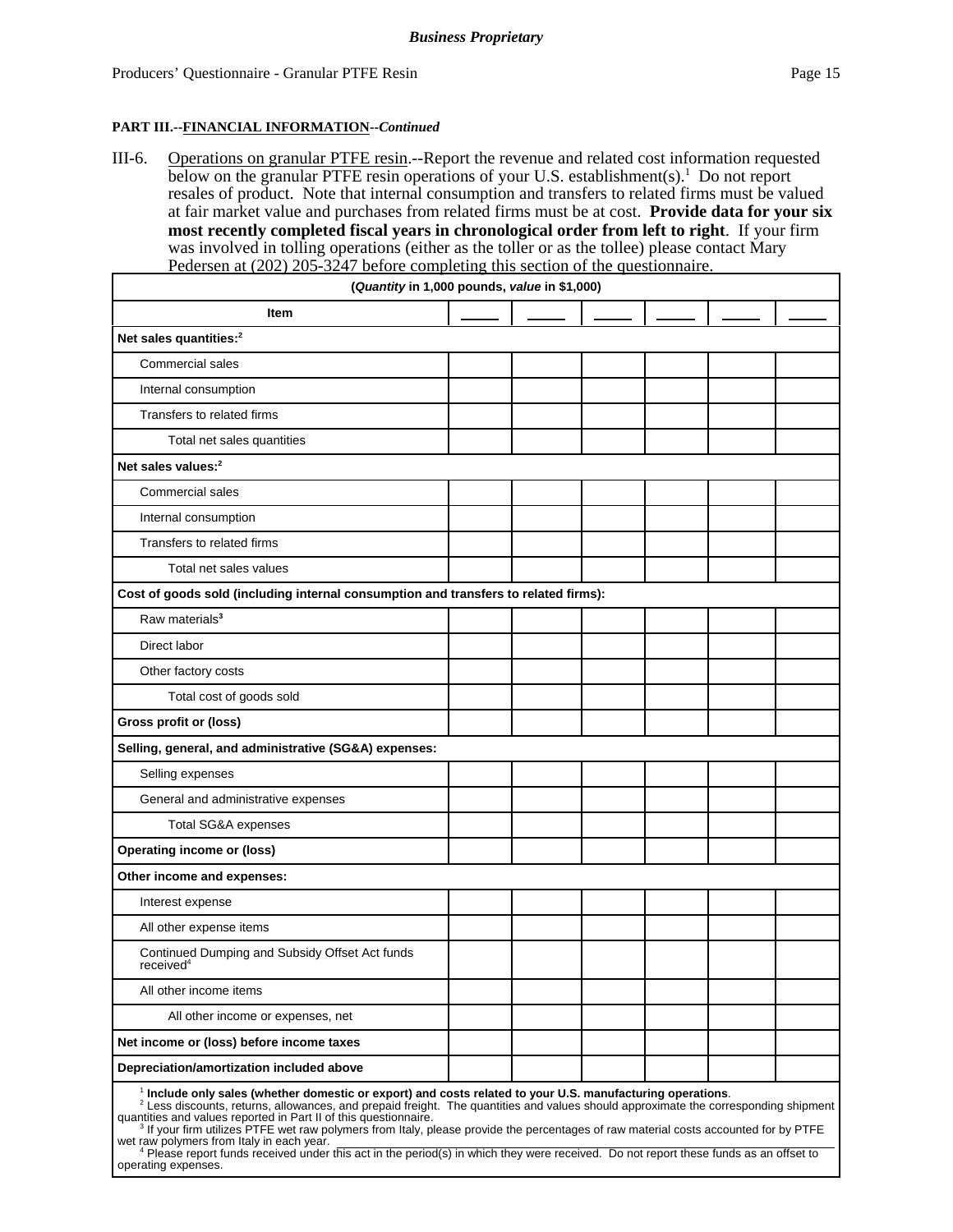### **PART III.--FINANCIAL INFORMATION--***Continued*

III-7. Asset values.--Report the total assets associated with the production, warehousing, and sale of granular PTFE resin. If your firm does not maintain some or all of the specific asset data in the normal course of business, please estimate it based upon some rational method (such as production, sales, or costs) that is consistent with your cost allocations in the previous question. Your finished goods inventory value should reconcile with the inventory quantity data reported in Part II. Provide data as of the end of your six most recently completed fiscal years in chronological order from left to right.

| (Value in \$1,000)                                                          |  |  |  |  |  |
|-----------------------------------------------------------------------------|--|--|--|--|--|
| Value of                                                                    |  |  |  |  |  |
| Assets associated with the production,<br>warehousing, and sale of product: |  |  |  |  |  |
| 1. Current assets:                                                          |  |  |  |  |  |
| A. Cash and equivalents                                                     |  |  |  |  |  |
| B. Accounts receivable, net                                                 |  |  |  |  |  |
| C. Inventories (finished goods)                                             |  |  |  |  |  |
| D. Inventories (raw materials and work in<br>process)                       |  |  |  |  |  |
| E. Short-term investments                                                   |  |  |  |  |  |
| F. Prepaid expenses                                                         |  |  |  |  |  |
| G. Property held for resale                                                 |  |  |  |  |  |
| H. Other (describe_                                                         |  |  |  |  |  |
| I. Total current assets (lines 1.A. through 1.H.)                           |  |  |  |  |  |
| 2. Notes receivable                                                         |  |  |  |  |  |
| 3. Long-term investments                                                    |  |  |  |  |  |
| 4. Property, plant, and equipment                                           |  |  |  |  |  |
| A. Original cost of property, plant, and equipment                          |  |  |  |  |  |
| B. Less: Accumulated depreciation                                           |  |  |  |  |  |
| C. Equals: Book value of property, plant, and<br>equipment                  |  |  |  |  |  |
| 5. Goodwill                                                                 |  |  |  |  |  |
| 6. Other (describe_                                                         |  |  |  |  |  |
| 7. Other (describe_                                                         |  |  |  |  |  |
| 8. Total assets (lines 1.l., 2, 3, 4.C., 5, 6, and 7)                       |  |  |  |  |  |

III-8. Capital expenditures and research and development expenditures.--Report your firm's capital expenditures and research and development expenditures on granular PTFE resin. Provide data for your six most recently completed fiscal years in chronological order from left to right, and for the specified interim periods.

| (Value in \$1,000)                           |  |  |  |  |  |  |
|----------------------------------------------|--|--|--|--|--|--|
| <b>Item</b>                                  |  |  |  |  |  |  |
| <b>Capital expenditures</b>                  |  |  |  |  |  |  |
| <b>Research and development expenditures</b> |  |  |  |  |  |  |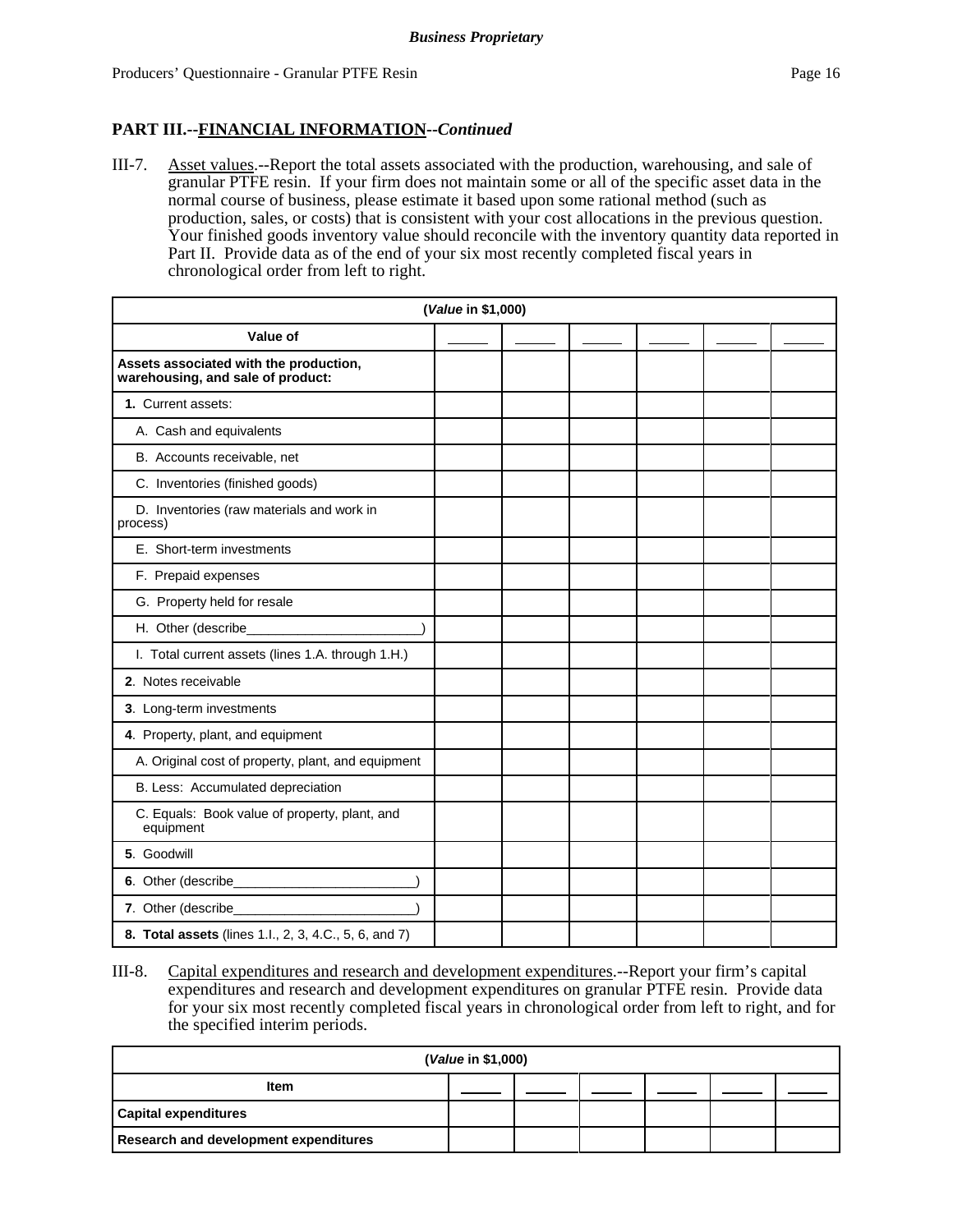Producers' Questionnaire - Granular PTFE Resin Page 17

### **PART IV.--PRICING AND MARKET FACTORS**

Further information on this part of the questionnaire can be obtained from Amelia Preece (202-205-3250 or via E-mail Amelia.preece@usitc.gov).

IV-1. Who should be contacted regarding the requested pricing and related information?

Company contact:

Name and title

Phone No. **E**-mail address

### **Section IV-A.--PRICE DATA**

This section requests quarterly quantity and value data on your firm's U.S. shipments of the following products during January 1999-December 2004. Values should be for arms-length sales to unrelated U.S. customers, f.o.b. U.S. point of shipment, net of returns, refunds, discounts, and credits. Include such products made from imported PTFE wet raw polymer.

*Product 1***.--**Granular PTFE resin, pelletized grade with particle size of 325-700 microns, of type suitable for use in automatic, isostatic, or general molding, not filled.

*Product 2***.**--Granular PTFE resin, fine cut (small particle) grade with particle size less than 100 microns, of type suitable for use in large billet moldings or general molding, not filled.

*Product 3***</u>.**--Granular PTFE resin, presintered grade (granular PTFE resin that has been reheated to produce a fused conglomerate and then reground) with particle size of 300-700 microns, of type suitable for use in ram extrusion, not filled.

*Product 4***.** --Granular PTFE resin, fine cut grade filled with 25 percent glass.

*Product 5***.--**Granular PTFE resin, fine cut grade filled with 25 percent carbon, or with a mixture of 25 percent carbon and graphite.

If your firm does not produce granular PTFE resin that matches these product specifications exactly, report prices and total shipment information for the products that most closely correspond to these specifications and fully identify the products in your submission.

**COPY THE FOLLOWING PAGE AS NECESSARY.** Complete a separate page for each of the specified products produced and sold by your firm. Indicate in the space provided at the top of the page the product for which pricing is reported.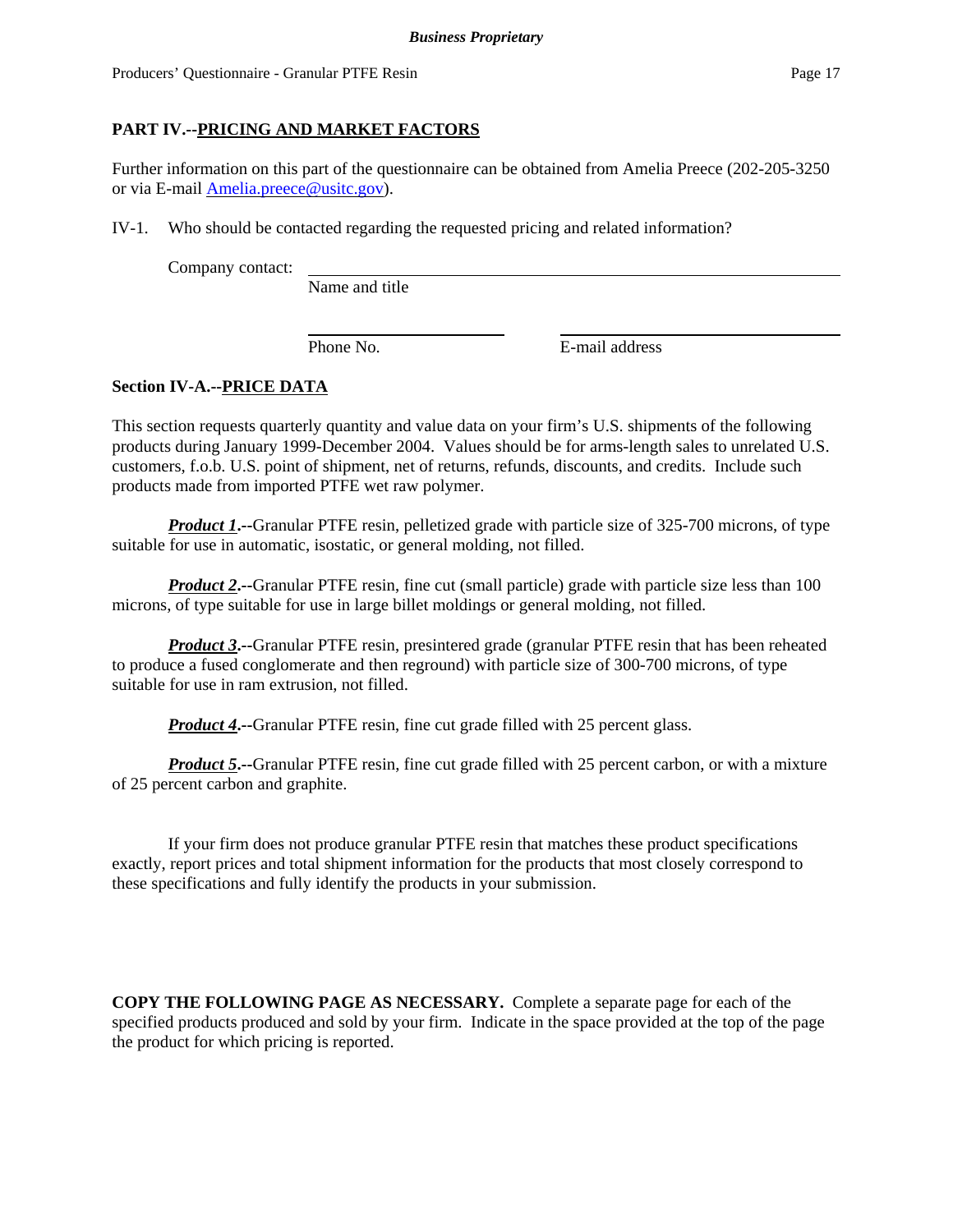## **Section IV-A.--PRICE DATA--***Continued*

| <b>Product 1</b><br><b>Product 2</b><br>Product 3                                                                                                                                 | Product 5<br>Product 4 |                    |
|-----------------------------------------------------------------------------------------------------------------------------------------------------------------------------------|------------------------|--------------------|
| (Quantity in 1,000 pounds, value in dollars)                                                                                                                                      |                        |                    |
| <b>Period of shipment</b>                                                                                                                                                         | Quantity               | Value <sup>1</sup> |
| 1999:                                                                                                                                                                             |                        |                    |
| January-March                                                                                                                                                                     |                        |                    |
| April-June                                                                                                                                                                        |                        |                    |
| July-September                                                                                                                                                                    |                        |                    |
| October-December                                                                                                                                                                  |                        |                    |
| 2000:                                                                                                                                                                             |                        |                    |
| January-March                                                                                                                                                                     |                        |                    |
| April-June                                                                                                                                                                        |                        |                    |
| July-September                                                                                                                                                                    |                        |                    |
| October-December                                                                                                                                                                  |                        |                    |
| 2001:                                                                                                                                                                             |                        |                    |
| January-March                                                                                                                                                                     |                        |                    |
| April-June                                                                                                                                                                        |                        |                    |
| July-September                                                                                                                                                                    |                        |                    |
| October-December                                                                                                                                                                  |                        |                    |
| 2002:                                                                                                                                                                             |                        |                    |
| January-March                                                                                                                                                                     |                        |                    |
| April-June                                                                                                                                                                        |                        |                    |
| July-September                                                                                                                                                                    |                        |                    |
| October-December                                                                                                                                                                  |                        |                    |
| 2003:                                                                                                                                                                             |                        |                    |
| January-March                                                                                                                                                                     |                        |                    |
| April-June                                                                                                                                                                        |                        |                    |
| July-September                                                                                                                                                                    |                        |                    |
| October-December                                                                                                                                                                  |                        |                    |
| 2004:                                                                                                                                                                             |                        |                    |
| January-March                                                                                                                                                                     |                        |                    |
| April-June                                                                                                                                                                        |                        |                    |
| July-September                                                                                                                                                                    |                        |                    |
| October-December                                                                                                                                                                  |                        |                    |
| <sup>1</sup> Net values (i.e., gross sales values less all discounts, allowances, rebates, prepaid freight, and the value of returned goods), f.o.b. your U.S. point of shipment. |                        |                    |
| Note.--If your product does not exactly meet the product specifications but is competitive with the specified product, provide a<br>description of your product:                  |                        |                    |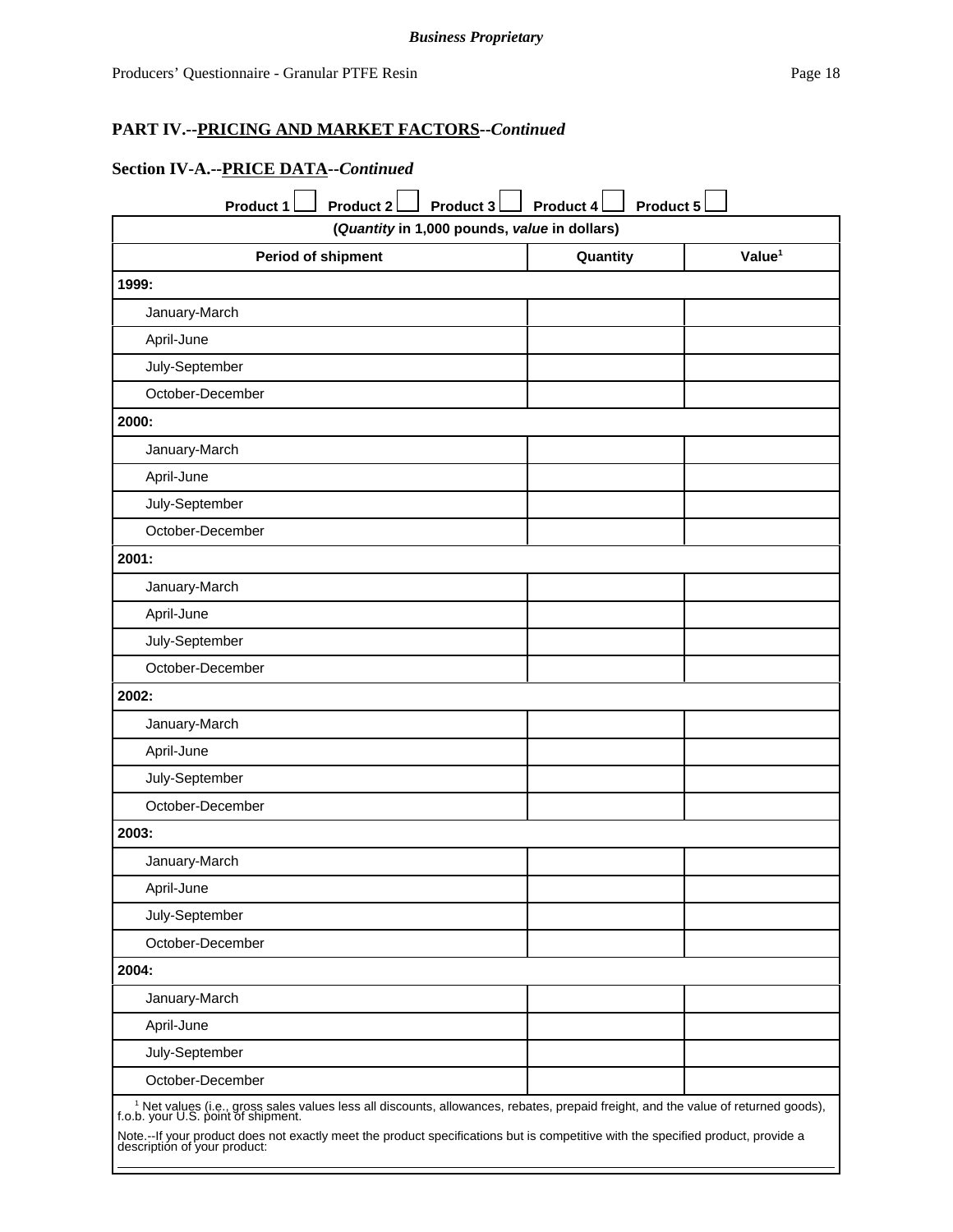#### **Section IV-B.--PRICE-RELATED QUESTIONS**

- IV-B-1. Please describe how your firm determines the prices that it charges for sales of granular PTFE resin (transaction by transaction negotiation, contracts for multiple shipments, set price lists, etc.). If your firm issues price lists, please include a copy of a recent price list with your submission. If your price list is large, please submit sample pages.
- IV-B-2. Please describe your firm's discount policy (quantity discounts, annual total volume discounts, etc.).
- IV-B-3. What are your firm's typical sales terms for its U.S.-produced granular PTFE resin (e.g., 2/10 net 30 days)? On what basis are your prices of domestic granular PTFE resin usually quoted (e.g., f.o.b. warehouse, or delivered)?
- IV-B-4. Approximately what share of your firm's sales of its U.S.-produced granular PTFE resin in 2004 were on a (1) long-term contract basis (multiple deliveries for more than 12 months), (2) short-term contract basis (multiple deliveries up to 12 months), and (3) spot sales basis (for a single delivery)?

| Type of sale         | Share of sales (percent) |
|----------------------|--------------------------|
| Long-term contracts  |                          |
| Short-term contracts |                          |
| Spot sales           |                          |

IV-B-5. If you sell on a long-term contract basis, please answer the following questions with respect to provisions of a typical long-term contract.

(a) What is the average duration of a contract?

(b) Can prices be renegotiated during the contract period?

- (c) Does the contract fix quantity, price, or both?
- (d) Does the contract have a meet or release provision?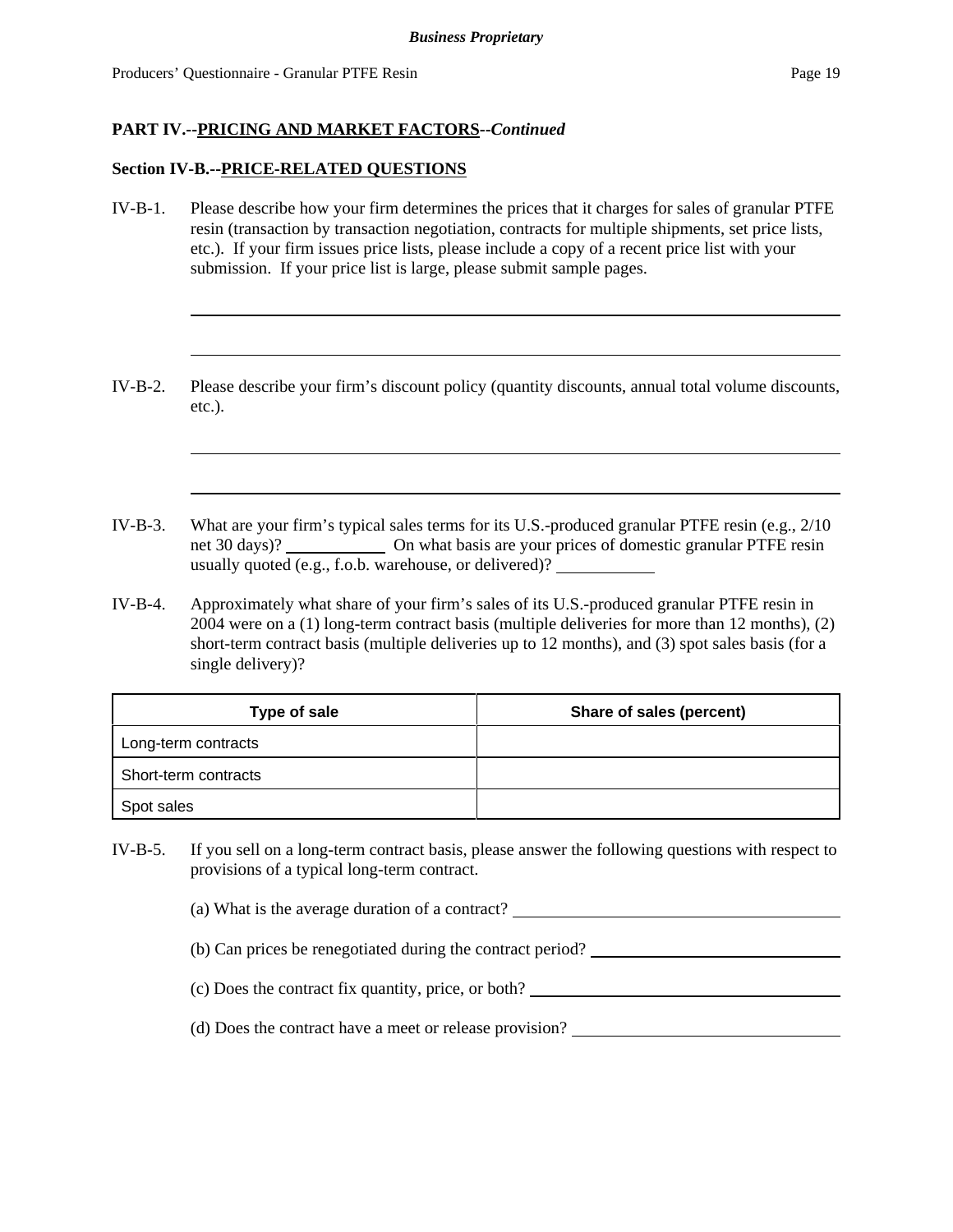#### **Section IV-B.--PRICE-RELATED QUESTIONS**

- IV-B-6. If you sell on a short-term contract basis, please answer the following questions with respect to provisions of a typical short-term contract.
	- (a) What is the average duration of a contract?
	- (b) Can prices be renegotiated during the contract period?
	- (c) Does the contract fix quantity, price, or both?
	- (d) Does the contract have a meet or release provision?
- IV-B-7. What is the average lead time between a customer's order and the date of delivery for your firm's sales of your U.S.-produced granular PTFE resin?

| <b>Source</b>     | Share of 2004 sales | <b>Lead time</b> |
|-------------------|---------------------|------------------|
| From inventory    |                     |                  |
| Produced to order |                     |                  |
| <b>Total</b>      | 100%                |                  |

IV-B-8. (a) What is the approximate percentage of the total delivered cost of granular PTFE resin that is accounted for by U.S. inland transportation costs? percent.

> (b) Who generally arranges the transportation to your customers' locations? Your firm or purchaser <u>(</u>check one).

(c) What proportion of your sales occur within 100 miles of your storage or production facility? \_\_\_\_\_ percent. 101 to 1,000 miles? \_\_\_\_\_ percent. Over 1,000 miles? \_\_\_\_ percent.

IV-B-9. What is the geographic market area in the United States served by your firm's granular PTFE resin?

| $\Box$ Northeast $\Box$ Mid-Atlantic $\Box$ Midwest | $\Box$ Southeast                               |
|-----------------------------------------------------|------------------------------------------------|
|                                                     | Southwest Rocky Mountains West Coast Northwest |
| $\Box$ National $\Box$ Other (describe) $\Box$      |                                                |

IV-B-10. Describe the end uses of the granular PTFE resin that you manufacture. For each end-use product, what percentage of the total cost is accounted for by granular PTFE resin?

| End use | Share of total cost accounted for by granular PTFE resin |
|---------|----------------------------------------------------------|
|         | (percent)                                                |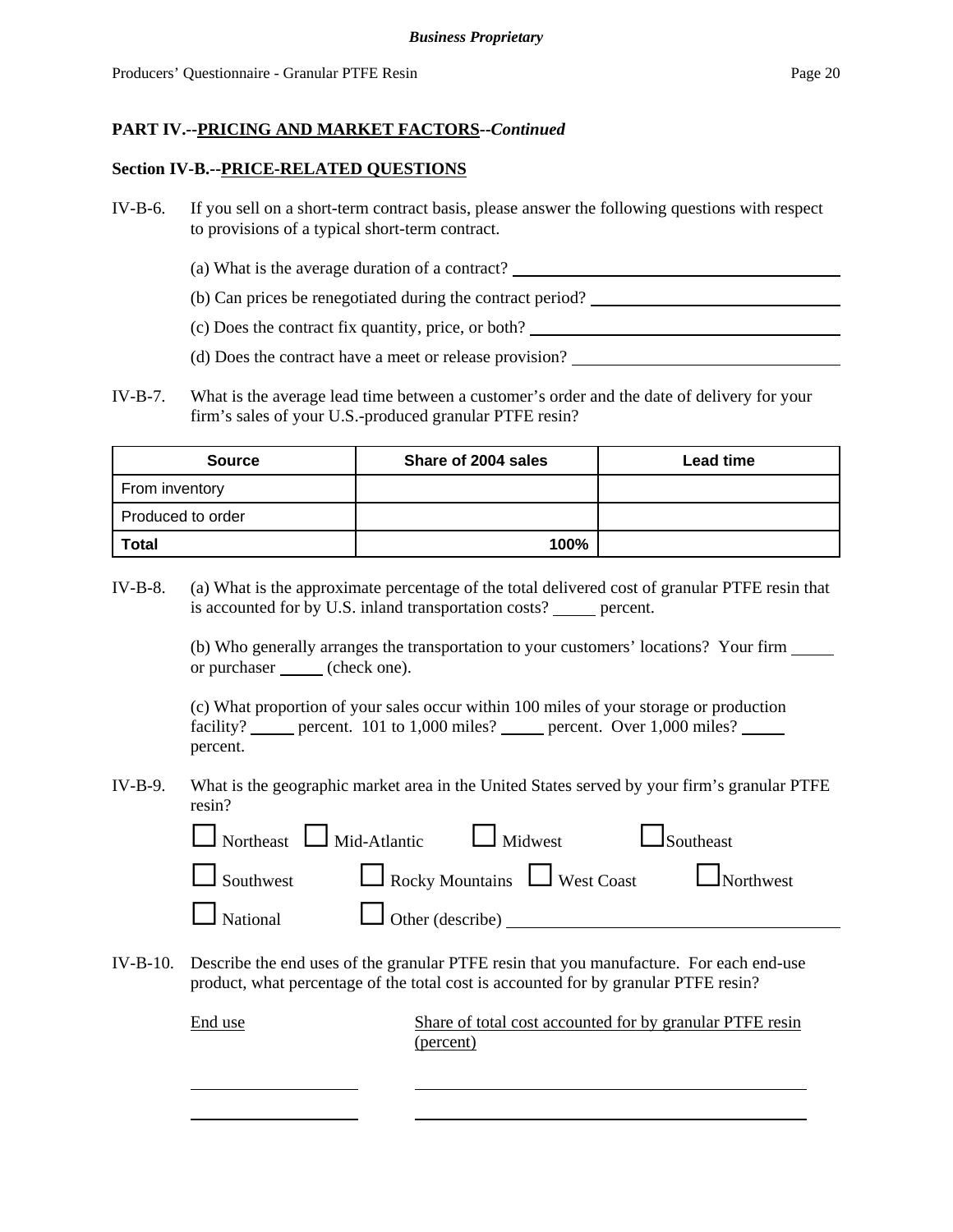### **Section IV-B.--PRICE-RELATED QUESTIONS--***Continued*

IV-B-11. Have there been any changes in the end uses of granular PTFE resin since 1988?

| v |
|---|
|---|

 $\Box$  Yes--Please describe.

IV-B-12. Do you anticipate any changes in terms of the end uses of granular PTFE resin in the future?

|          |        | $\Box$ Yes--Please describe and identify the time period. Provide any<br>underlying assumptions, along with relevant portions of business plans or<br>other supporting documentation, that address this issue. |  |  |
|----------|--------|----------------------------------------------------------------------------------------------------------------------------------------------------------------------------------------------------------------|--|--|
|          |        |                                                                                                                                                                                                                |  |  |
| IV-B-13. | resin. | (a) Please list in order of importance any products that may be substituted for granular PTFE                                                                                                                  |  |  |

 $(1)$  (2) (3)

(b) For each possible substitute product, please give examples of applications and end uses for which they are substitutes.

(c) Have changes in the prices of these products affected the price for granular PTFE resin?

|--|

 $\Box$  Yes–To what degree do changes in their prices affect the price for granular PTFE resin? Does this effect have a time lag? If so, how long is the time lag for each substitute product? Does this vary by type of granular PTFE resin or final end use?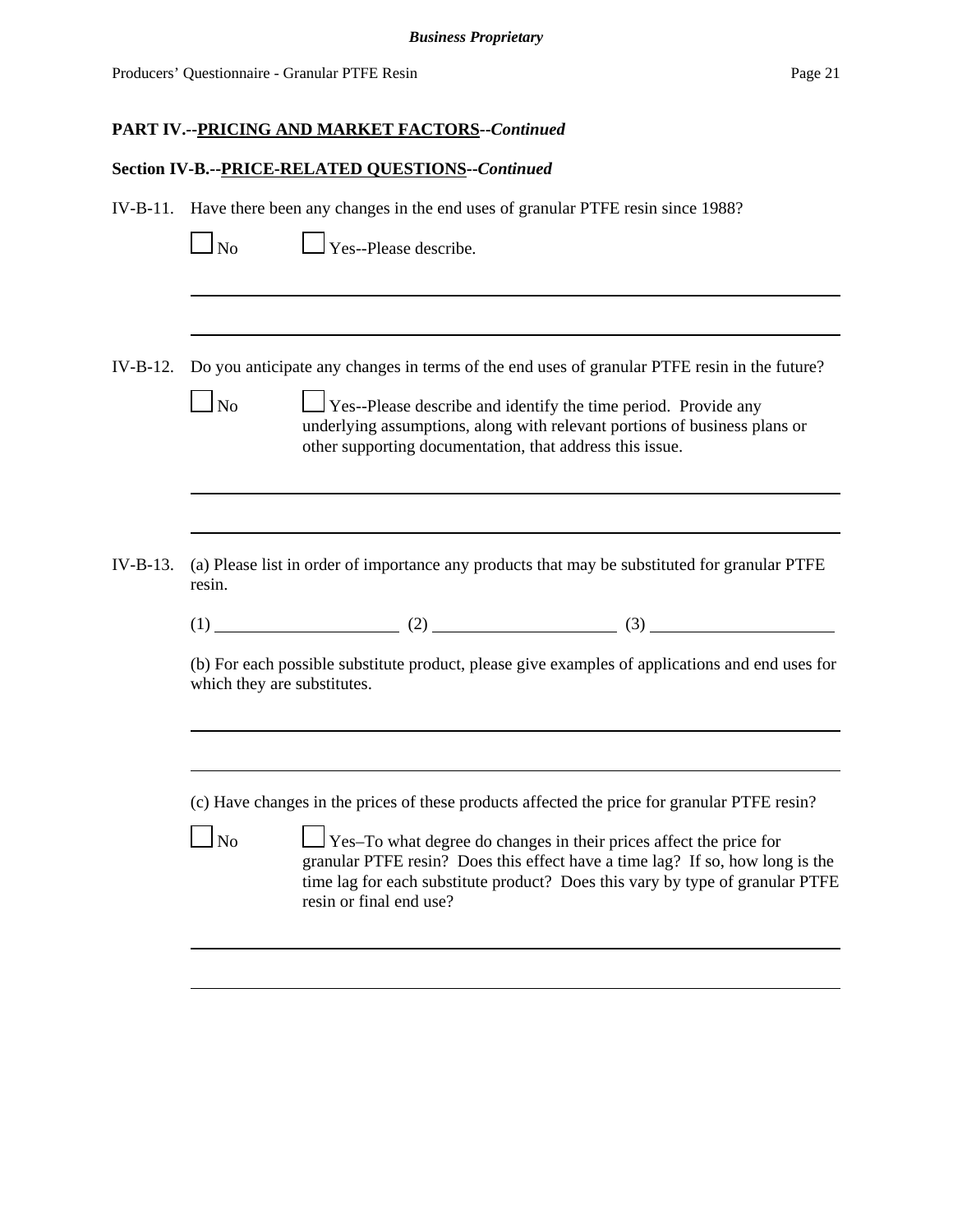### **Section IV-B.--PRICE-RELATED QUESTIONS--***Continued*

IV-B-14. Have there been any changes in the number or types of products that can be substituted for granular PTFE resin since 1988?

 $\Box$  Yes--Please explain.

- IV-B-15. Do you anticipate any changes in terms of the substitutability of other products for granular PTFE resin in the future?
	- No  $\Box$  Yes--Please describe. Provide any underlying assumptions, along with relevant portions of business plans or other supporting documentation, that address this issue.
- IV-B-16. To what extent have changes in the prices of raw materials affected your firm's selling prices for granular PTFE resin during January 1999-December 2004? Also discuss any anticipated changes in your raw material costs in the future, identifying the time period(s) involved and the factor(s) that you believe would be responsible for such changes. Provide any underlying assumptions, along with relevant portions of business plans or other supporting documentation, that address this issue.
- IV-B-17. Have any changes occurred in any other factors affecting supply (e.g., changes in availability or prices of energy or labor; transportation conditions; production capacity and/or methods of production; technology; export markets; or alternative production opportunities) that affected the availability of U.S.-produced granular PTFE resin in the U.S. market since 1988?

| N <sub>0</sub> | $\Box$ Yes--Please note the time period(s) of any such changes, the factors(s) |
|----------------|--------------------------------------------------------------------------------|
|                | involved, and the impact such changes had on your shipment volumes and         |
|                | prices.                                                                        |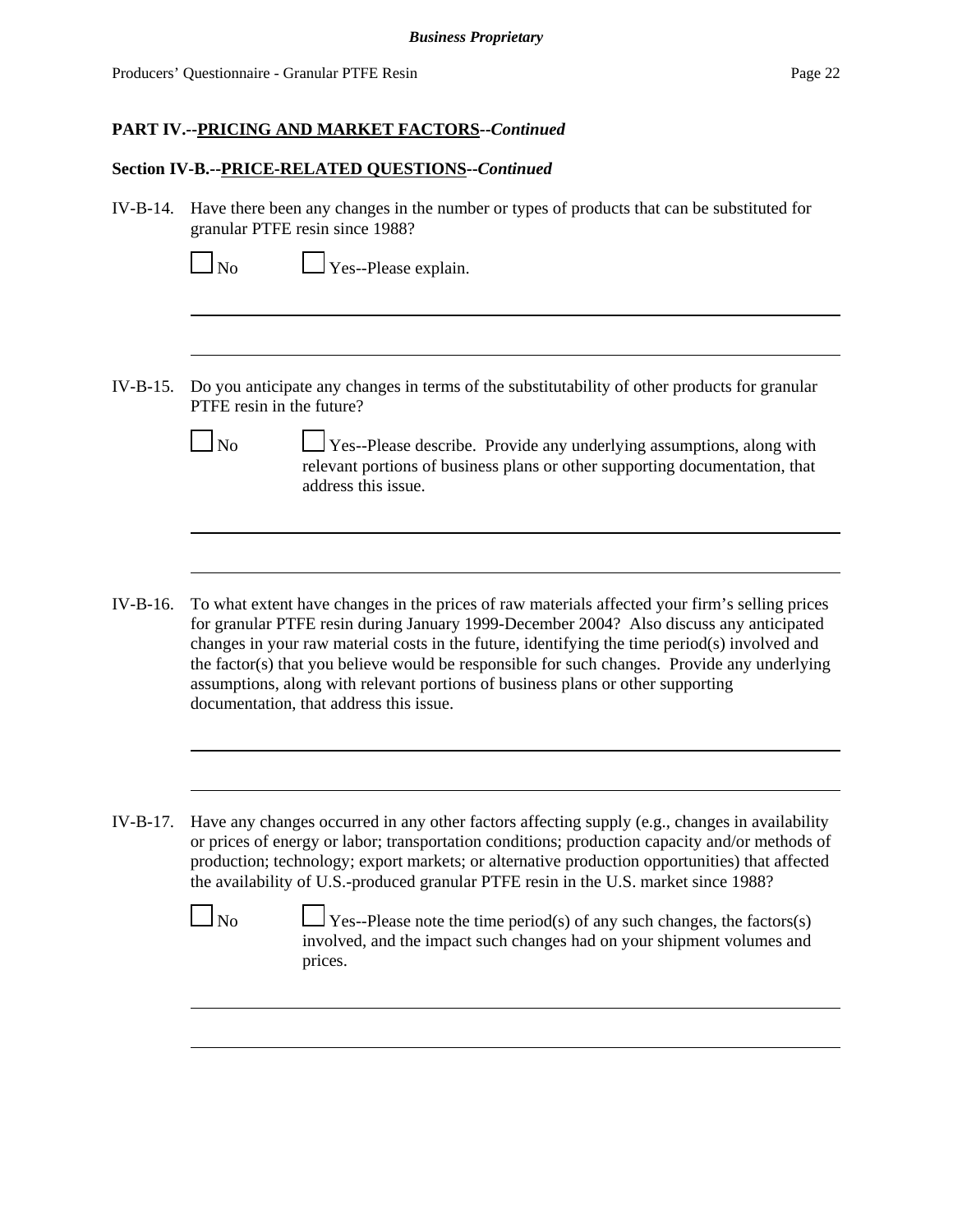### **Section IV-B.--MARKET FACTORS--***Continued*

IV-B-18. (a) Do you anticipate any changes in terms of the availability of U.S.-produced granular PTFE resin in the U.S. market in the future?

|            | Increase                                                                                                                                                                                                                                                                                                              | No Change                                                              | Decrease                                                                                                                                                                                                                                                                                                                                                                                                                                                                          |  |
|------------|-----------------------------------------------------------------------------------------------------------------------------------------------------------------------------------------------------------------------------------------------------------------------------------------------------------------------|------------------------------------------------------------------------|-----------------------------------------------------------------------------------------------------------------------------------------------------------------------------------------------------------------------------------------------------------------------------------------------------------------------------------------------------------------------------------------------------------------------------------------------------------------------------------|--|
|            | (b) If you anticipate changes in supply, please identify the changes including the time period<br>and the impact of such changes on shipment volumes and prices. Provide any underlying<br>assumptions, along with relevant portions of business plans or other supporting<br>documentation, that address this issue. |                                                                        |                                                                                                                                                                                                                                                                                                                                                                                                                                                                                   |  |
|            |                                                                                                                                                                                                                                                                                                                       |                                                                        |                                                                                                                                                                                                                                                                                                                                                                                                                                                                                   |  |
| IV-B-19.   | $\mathbf{N}$ o                                                                                                                                                                                                                                                                                                        | Yes--Please explain.                                                   | Has the availability of <b>NONSUBJECT</b> imported granular PTFE resin changed since 1988?                                                                                                                                                                                                                                                                                                                                                                                        |  |
|            |                                                                                                                                                                                                                                                                                                                       |                                                                        |                                                                                                                                                                                                                                                                                                                                                                                                                                                                                   |  |
| IV-B-20.   |                                                                                                                                                                                                                                                                                                                       | plans or other supporting documentation, that address this issue.      | Describe how easily your firm can shift its sales of granular PTFE resin between the U.S.<br>market and alternative country markets. In your discussion, please describe any contracts,<br>other sales arrangements, or other constraints that would prevent or retard your firm from<br>shifting granular PTFE resin between the U.S. and alternative country markets within a 12-<br>month period. Provide any underlying assumptions, along with relevant portions of business |  |
|            |                                                                                                                                                                                                                                                                                                                       |                                                                        |                                                                                                                                                                                                                                                                                                                                                                                                                                                                                   |  |
| $IV-B-21.$ |                                                                                                                                                                                                                                                                                                                       | (including sales over the internet) of granular PTFE resin since 1988? | Have there been any significant changes in the product range, product mix, or marketing                                                                                                                                                                                                                                                                                                                                                                                           |  |
|            | N <sub>o</sub>                                                                                                                                                                                                                                                                                                        | Yes--Please describe and quantify if possible.                         |                                                                                                                                                                                                                                                                                                                                                                                                                                                                                   |  |
|            |                                                                                                                                                                                                                                                                                                                       |                                                                        |                                                                                                                                                                                                                                                                                                                                                                                                                                                                                   |  |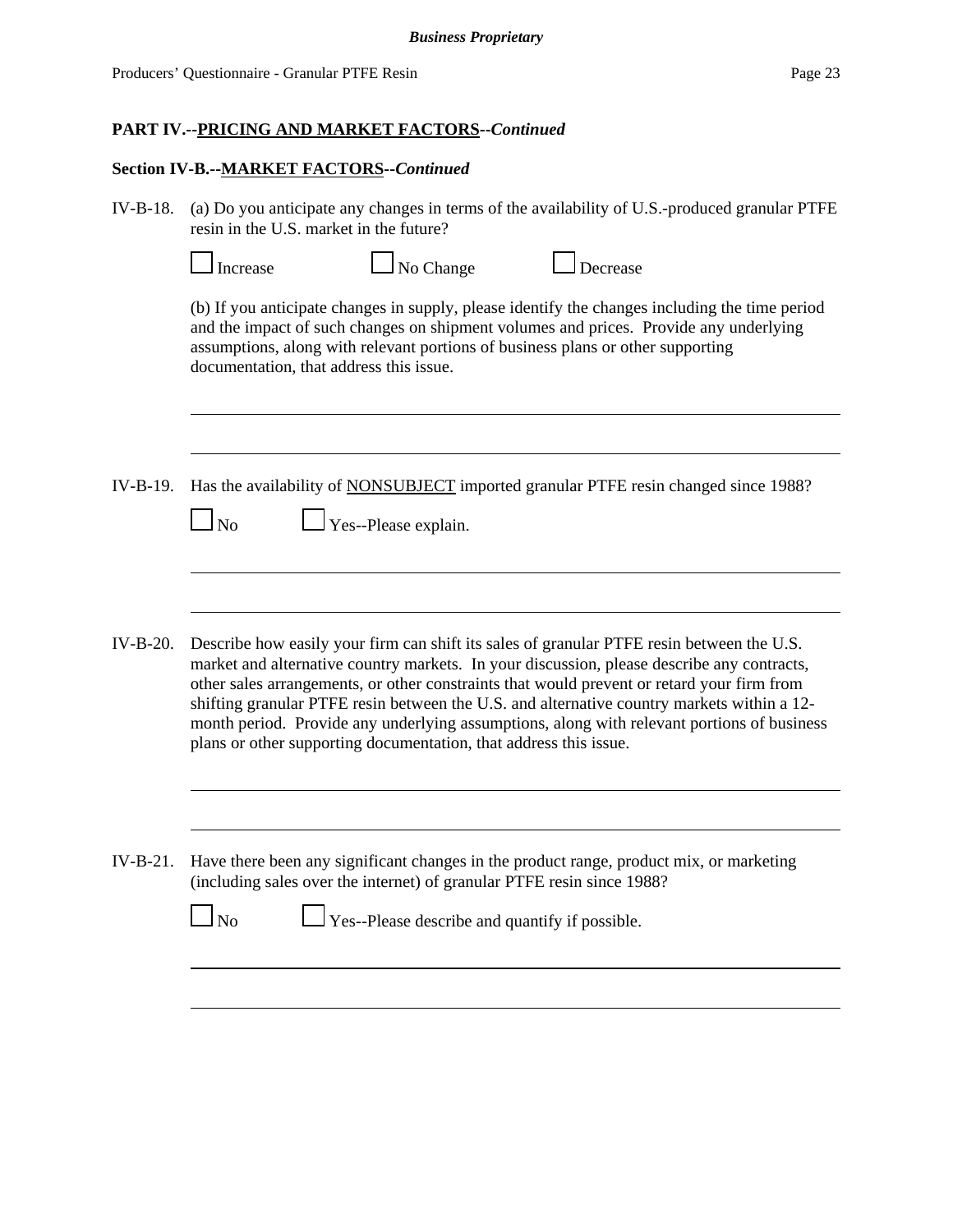## **Section IV-B.--MARKET FACTORS--***Continued*

| IV-B-22.   | Do you anticipate any changes in terms of the product range, product mix, or marketing<br>(including sales over the internet) of granular PTFE resin in the future? Provide any<br>underlying assumptions, along with relevant portions of business plans or other supporting<br>documentation, that address this issue. |  |  |  |
|------------|--------------------------------------------------------------------------------------------------------------------------------------------------------------------------------------------------------------------------------------------------------------------------------------------------------------------------|--|--|--|
|            | $\Box$ Yes--Please identify, including the time period.<br>N <sub>0</sub>                                                                                                                                                                                                                                                |  |  |  |
| $IV-B-23.$ | How has demand within the United States (and outside the United States, if known) for<br>granular PTFE resin changed since 1988?                                                                                                                                                                                         |  |  |  |
|            | Unchanged<br>Decreased<br>Increased                                                                                                                                                                                                                                                                                      |  |  |  |
|            | Other (describe)                                                                                                                                                                                                                                                                                                         |  |  |  |
|            | What were the principal factors affecting changes in demand?                                                                                                                                                                                                                                                             |  |  |  |
|            |                                                                                                                                                                                                                                                                                                                          |  |  |  |
| $IV-B-24.$ | Do you anticipate any future changes in granular PTFE resin demand in the United States and,<br>if known, the rest of the world?                                                                                                                                                                                         |  |  |  |
|            | $\Box$ No<br>$\Box$ Yes--Please describe and identify the time period. Provide any<br>underlying assumptions, along with relevant portions of business plans or<br>other supporting documentation, that address this issue.                                                                                              |  |  |  |
|            |                                                                                                                                                                                                                                                                                                                          |  |  |  |
|            |                                                                                                                                                                                                                                                                                                                          |  |  |  |
|            |                                                                                                                                                                                                                                                                                                                          |  |  |  |
| $IV-B-25.$ | Please compare market prices of granular PTFE resin in U.S. and non-U.S. markets, if known.<br>Provide specific information as to time periods and regions for any price comparisons.                                                                                                                                    |  |  |  |
|            |                                                                                                                                                                                                                                                                                                                          |  |  |  |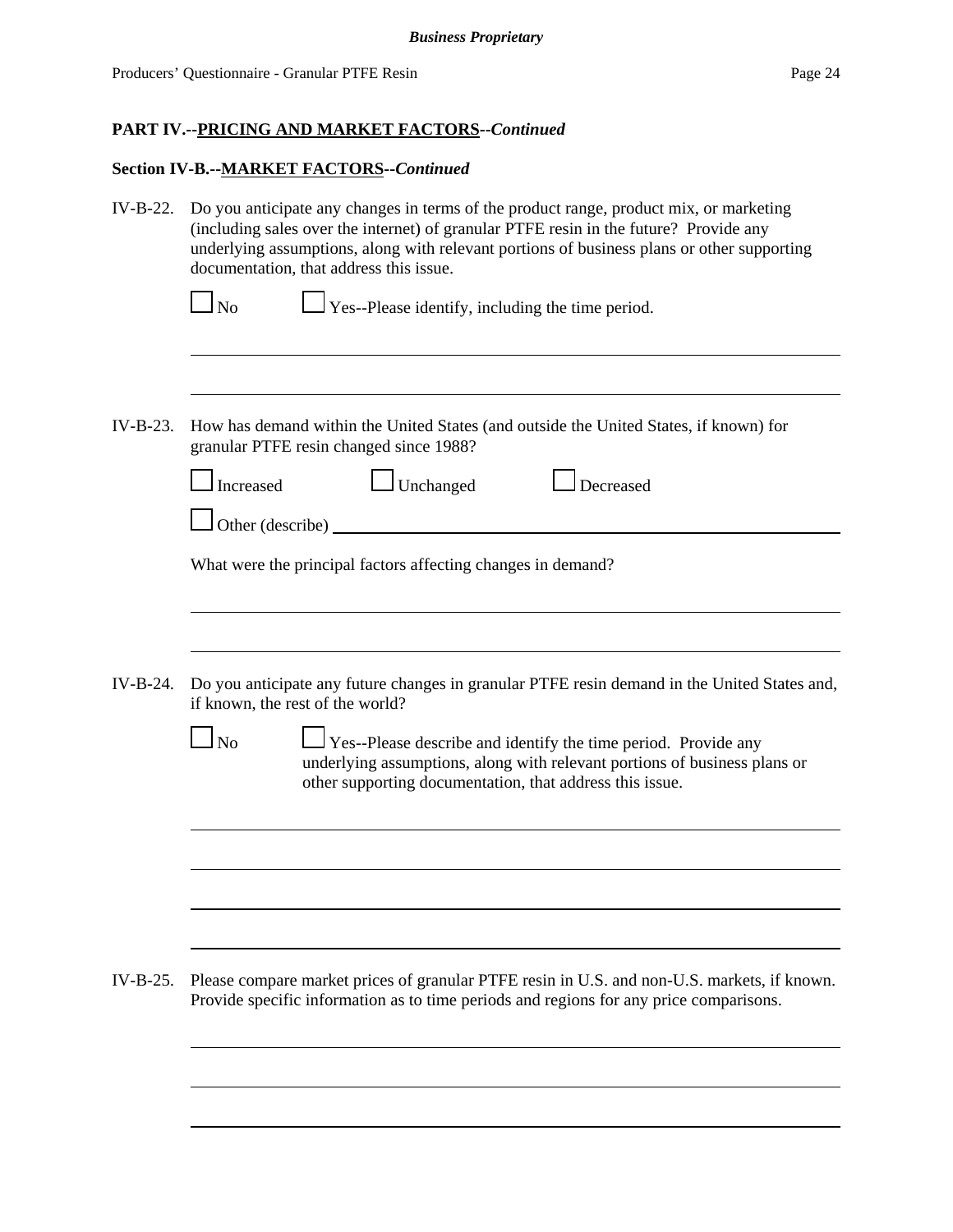### **Section IV-B.--MARKET FACTORS--***Continued*

- IV-B-26. Please provide as a separate attachment to this request any studies, surveys, etc. that you are aware of that quantify and/or otherwise discuss granular PTFE resin supply (including production capacity and capacity utilization) and demand in (1) the United States, (2) each of the other major producing/consuming countries, including Italy and Japan, and (3) the world as a whole. Of particular interest is such data from 1988 to the present and forecasts for the future.
- IV-B-27. Are your exports of granular PTFE resin subject to any tariff or non-tariff barriers to trade in other countries?

| No | $\Box$ Yes--Please list the countries and describe any such barriers and any    |
|----|---------------------------------------------------------------------------------|
|    | significant changes in such barriers that have occurred since 1988, or that are |
|    | expected to occur in the future.                                                |
|    |                                                                                 |

IV-B-28. Does your firm sell granular PTFE resin over the internet?

No Yes--Please describe, noting the estimated percentage of your firm's total sales of granular PTFE resin in 2004 accounted for by internet sales.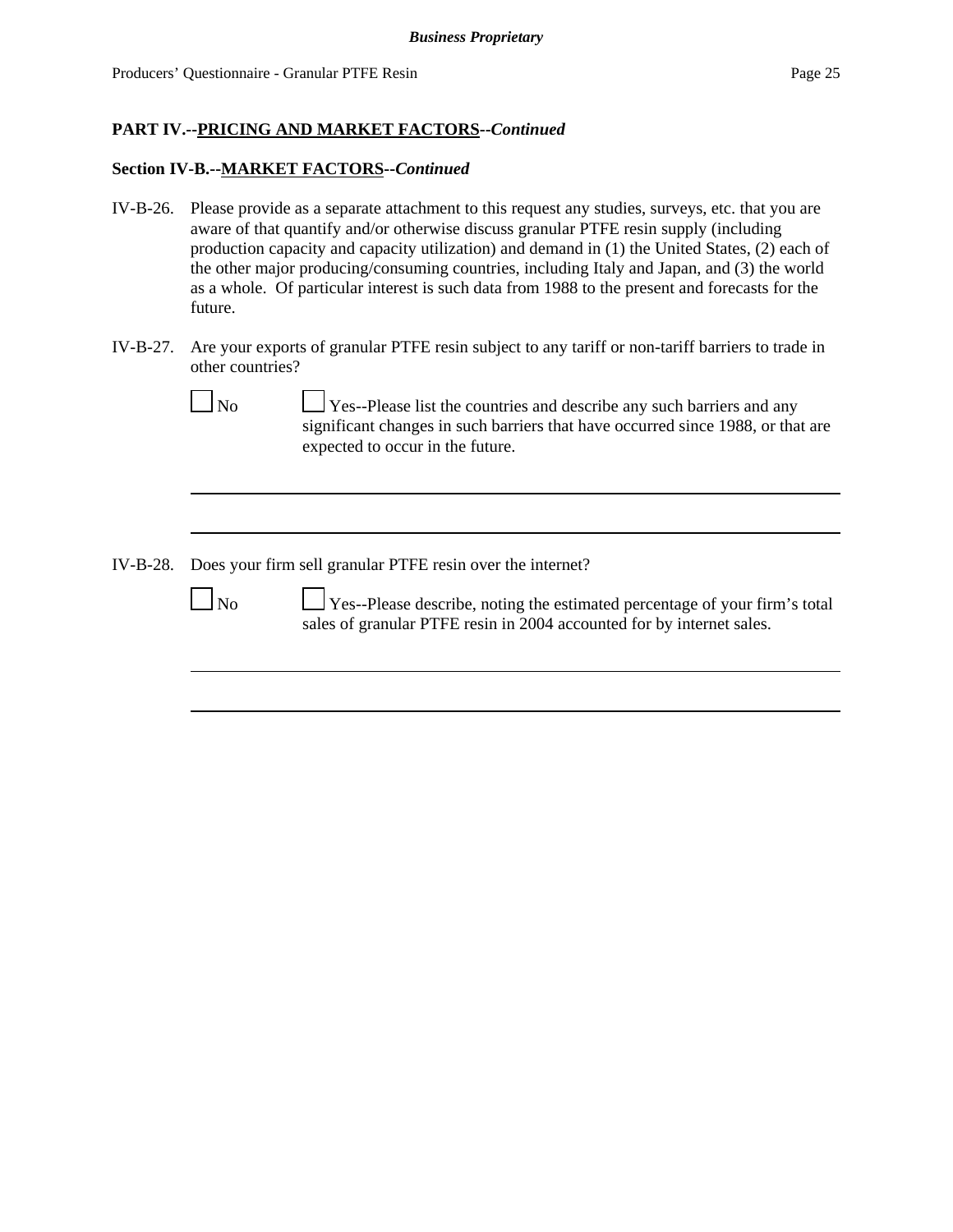### **Section IV-B.--PRICE-RELATED QUESTIONS--***Continued*

**IV-B-29.** Is granular PTFE resin produced in the United States and in other countries interchangeable (i.e., can they physically be used in the same applications)? Please indicate below, using "A" to indicate that the products from a specified country-pair are *always* interchangeable, "F" to indicate that the products are *frequently* interchangeable,"S" to indicate that the products are *sometimes* interchangeable,"N" to indicate that the products are *never* interchangeable, and "0" to indicate *no familiarity* with products from a specified country-pair.<sup>1</sup>

| <b>Country-pair</b>  | <b>United States</b> | <b>Italy</b> | Japan | <b>Other countries</b> |
|----------------------|----------------------|--------------|-------|------------------------|
| <b>United States</b> |                      |              |       |                        |
| <b>Italy</b>         |                      |              |       |                        |
| Japan                |                      |              |       |                        |

 1 For any country-pair producing granular PTFE resin which is *sometimes or never* interchangeable, please explain the factors that limit or preclude interchangeable use: